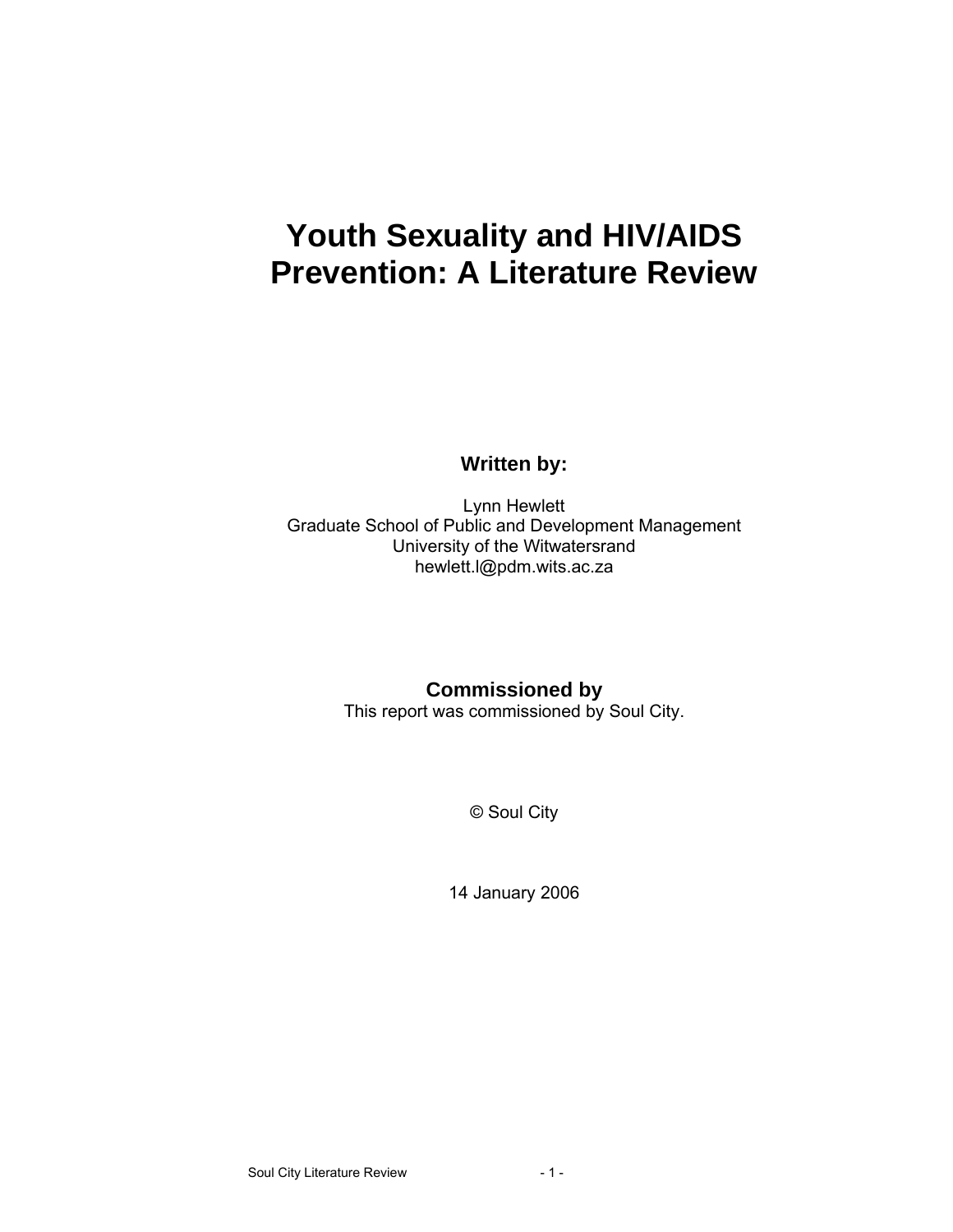# **Contents**

| 4. Prevalence of HIV and AIDS in young people and children 5            |
|-------------------------------------------------------------------------|
|                                                                         |
| 6. Sexuality, the identities of African boys and girls and education  9 |
| 7. Implications for programmes working with sexuality and young         |
| 8. Talking with children and young people about sexuality and           |
|                                                                         |
|                                                                         |
|                                                                         |
|                                                                         |
|                                                                         |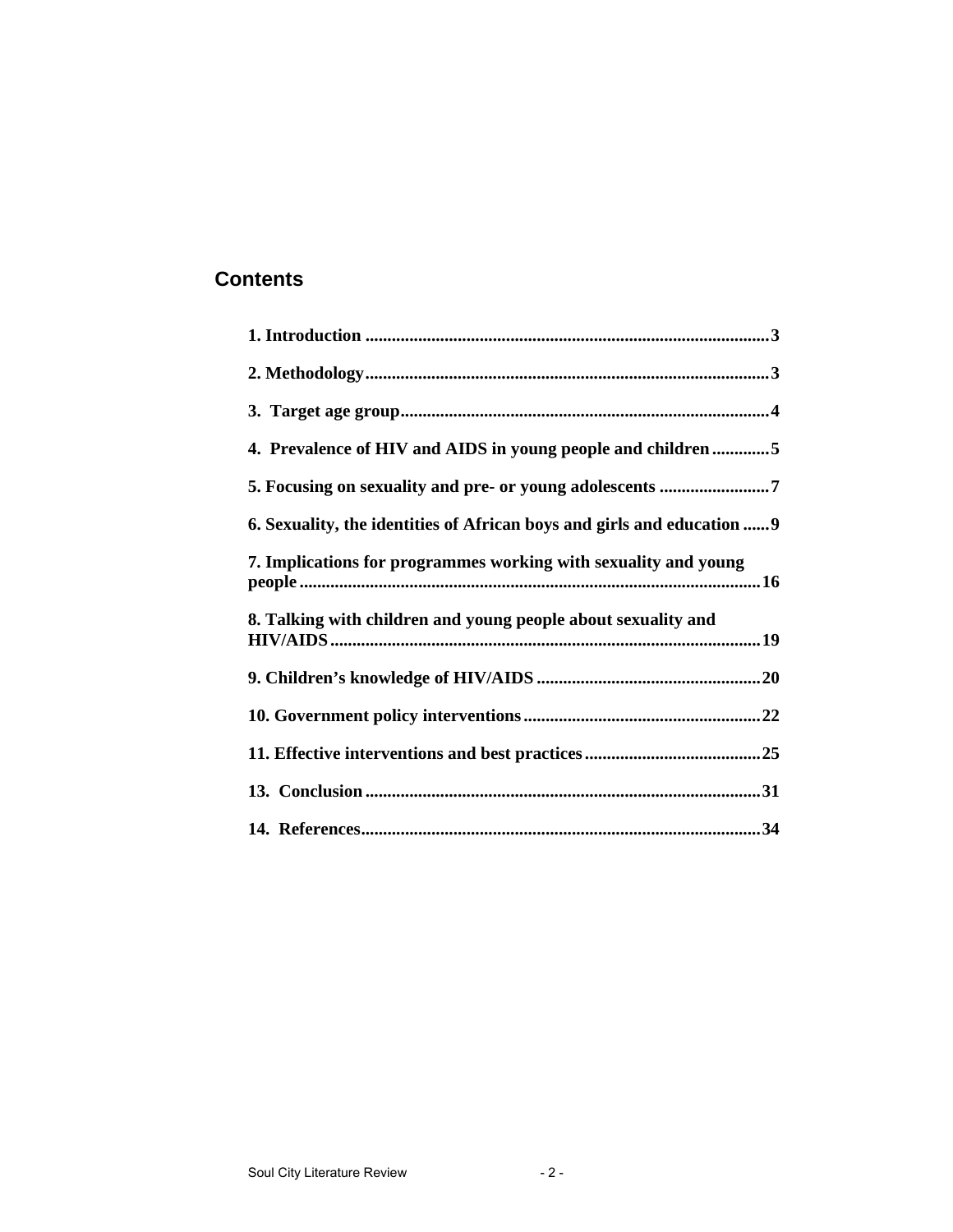# **1. Introduction**

The purpose of this research was to conduct a literature review on youth sexuality related (where possible) to the Soul Buddyz target group of young people aged 8 to 12 years old. It is written to assist Soul Buddyz staff working on the project to pick up on key issues in relation to their formative qualitative research and discussions with stakeholders. To this end where information was sourced from internet sources URLs have been provided and other key documents consulted are available.

There was very little in the way of studies and information relating directly to the target age group. Reasons suggested in some of the literature reviewed could be related to reluctance of principals to give consent for research in schools with this age group (Pattman & Chege, 2003), difficulty of parents and teachers in acknowledging this group as sexual beings, fears from parents and teachers that discussion of sex encourages experimentation and reluctance to take the issue on in public policy debates where sexuality and gender issues are contested.

# **2. Methodology**

I conducted a review of relevant studies that have been undertaken in the past ten years focusing on South and southern Africa with reference to other parts of the developing world where this was informative. The report draws together studies, summarises these findings and highlights emerging trends in the research and issues for policy and advocacy. Gaps and weaknesses in the research are also identified. A key focus of this research is sexuality<sup>1</sup>, sexual identities of young people in the target Soul Buddyz age group (where information is available) and possible interventions and implications for interventions arising from this information.

To this end a search through databases for recent journal articles was conducted using EBSCO (Academic Search Premier, Health Source, MEDLINE), Science Direct, AidsAFrica.link (Biblioline), Ingenta, ProQuest (Education and Psychology)

 $1$  I have attempted to select research that focuses on sexuality as a socially constructed phenomenon that is strongly influenced by peer norms and not sexual behaviour as related to individual decisions. (See McPhail (2003) and Pattman, 2005).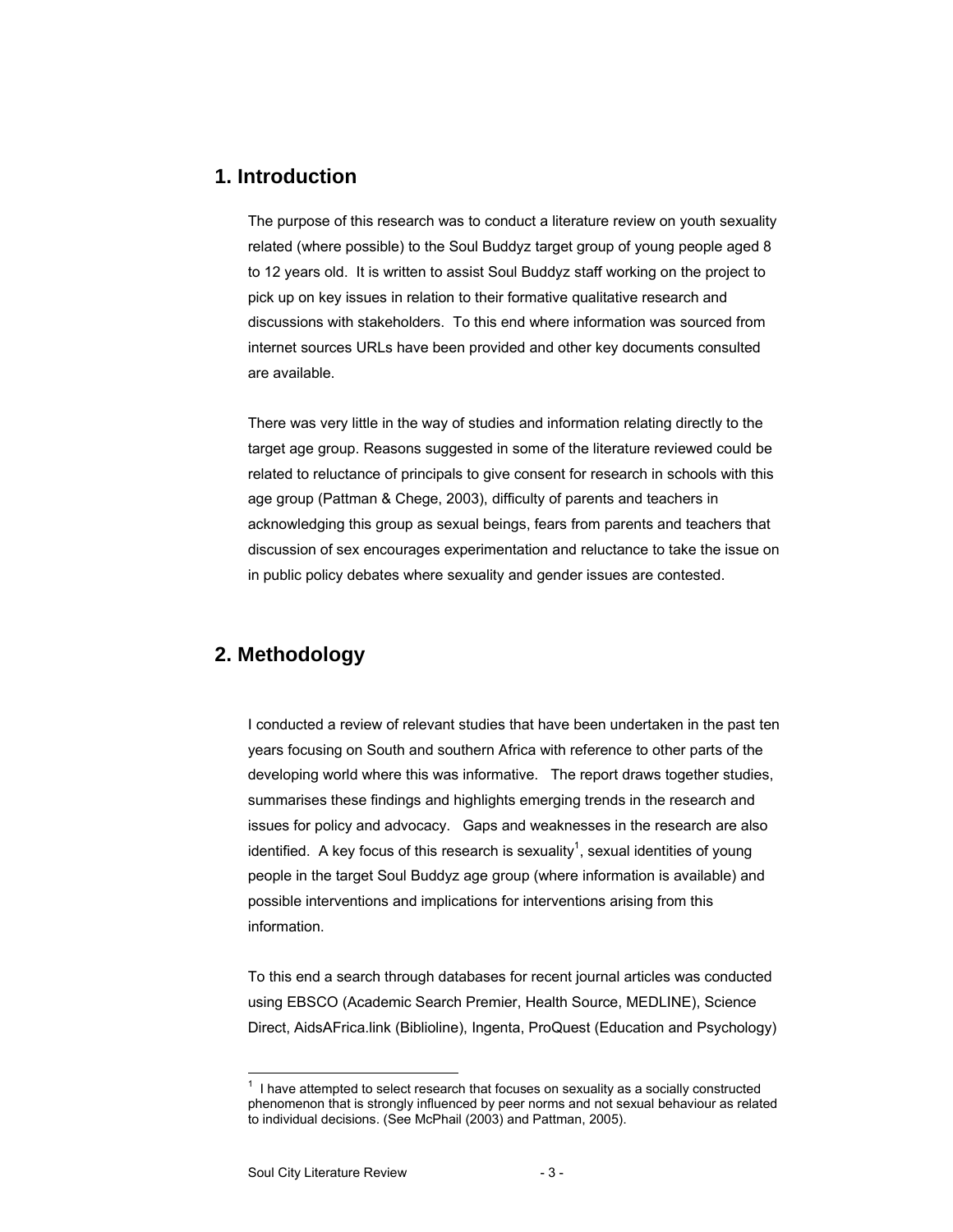Swetswise and Taylor and Francis. Internet searches were conducted initially using search engines (mainly Google and Google Scholar). Specific organisation sites such as Save the Children Foundation, UNICEF, UNAIDS, World Bank and CADRE were consulted. Links were followed from these sites to specific references to sexuality and education, sex /life skills education, HIV/AIDS education and prevention + children, young people and youth. Local South African HIV/AIDS sites were also searched such as AidsInfo, the Aids and Society Research Unit, UCT and the Child Right's Centre, UCT. Government Department websites including Education, Health and Social Welfare were searched for relevant material.

I took the approach that evidence from a range of approaches in educational evaluation and exploratory research using a range of research methods is more useful for approaching the topic than a focus on comparative and experimental research with controlled trails (see Van de Ven & Aggleton,1999 for further discussion of this point). Experimental research often provides information about peoples' knowledge about sexual behaviour but makes a tenuous link from this to reasons for sexual behaviour change or no change. My focus has been on insights from different contexts relating to sexuality and sex education initiatives and possible lessons from these for HIV/AIDS and STD prevention, reduction in early pregnancy, condom use and gender constraints. Key studies and information were selected on the basis of currency (research in the last ten years with most being conducted in the last five years), research overlapping with the target age where possible, research that gives insights into statistics in terms of sexuality and sexual behaviour (ideally through reflecting the voices of young people) and research that provides information useful for designing qualitative formative research with this age group.

# **3. Target age group**

The Soul Buddyz target age group (8-12 years) was the focus of the study. There are varied definitions of children and young people in the literature on sexuality and HIV/AIDS. Most interventions and studies have concentrated on youth over the age of 15 with surveys being based in secondary schools, colleges and universities. This study has attempted to place emphasis on data and experiences specific to the 8-12 year age group or to studies that intersect with this age group at its upper end. I have drawn predominantly on experiences of the 14-15 and 15-18 groups where their may be issues of relevance to the younger group. Behaviours and life experiences may differ between younger and older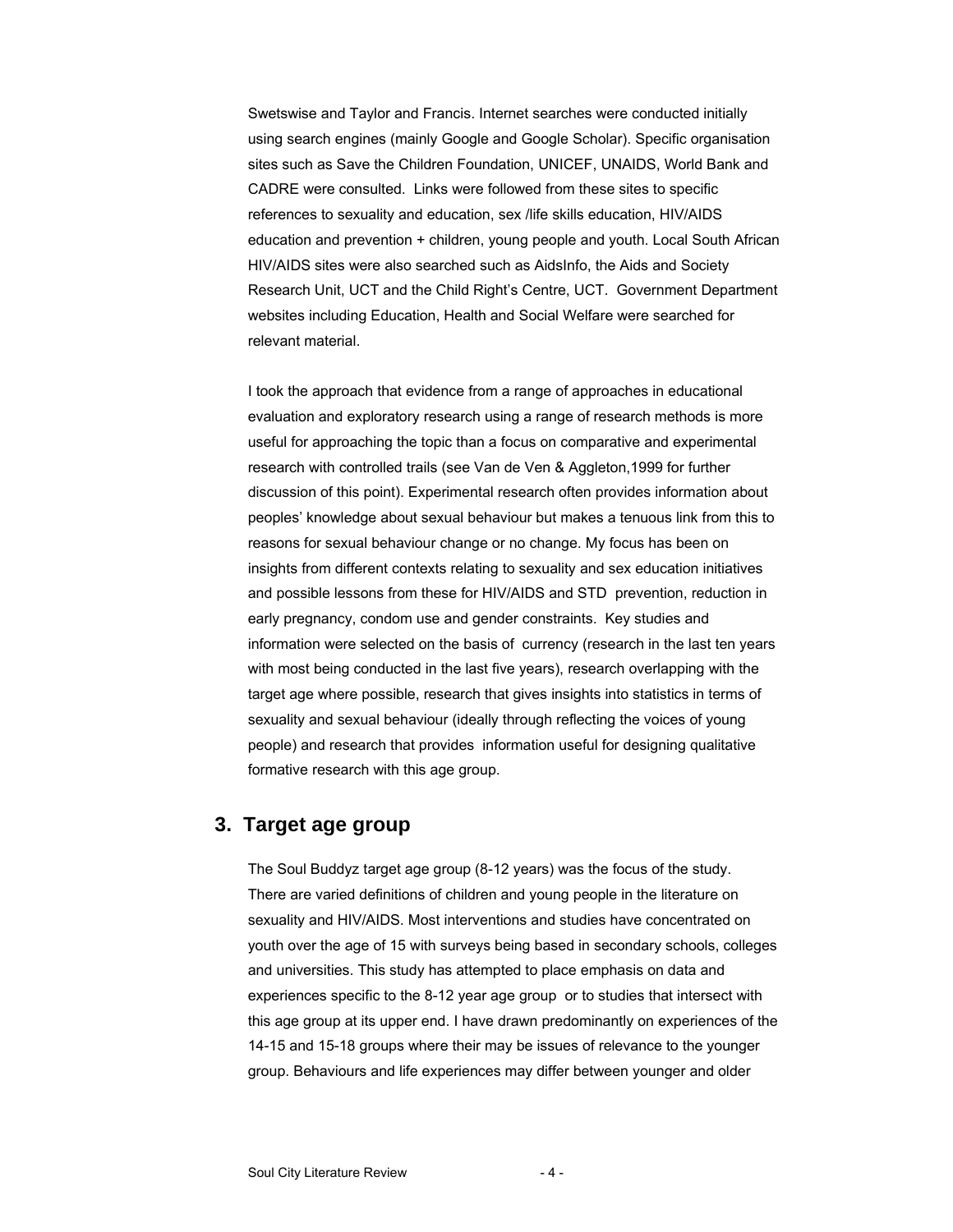adolescents and across contexts so care needs to be taken in extrapolating from the data on older adolescents to younger people.

# **4. Prevalence of HIV and AIDS in young people and children**

Incidence figures have been taken from HSRC/MRC/CADRE HIV Prevalence, Incidence, Behaviour and Communication Survey 2005 $^2$  which is a populationbased study following on from the 2002 HSRC/Nelson Mandela study.



# **Figure1: HIV prevalence by sex and age: 2005**

# **Figure 2: Child HIV prevalence : 2005**

| Age       |      | <b>HIV</b> prevalence | 95% CI      |
|-----------|------|-----------------------|-------------|
|           |      |                       |             |
| $2 - 4$   | 729  | 5.1                   | $2.8 - 9.1$ |
| $5-9$     | 1341 | 4.4                   | $3.0 - 6.6$ |
| $10 - 14$ | 1745 | 1.7                   | $1.0 - 2.8$ |

Source: HSRC/MRC/CADRE, 2005

Source: HSRC/MRC/CADRE, 2005

<sup>1.</sup>These data were selected as this is the latest published study of prevalence. This study is likely to be limited by its voluntary nature and its response rates whereas the antenatal data can be limited by over-representation of poorer African females as baseline population.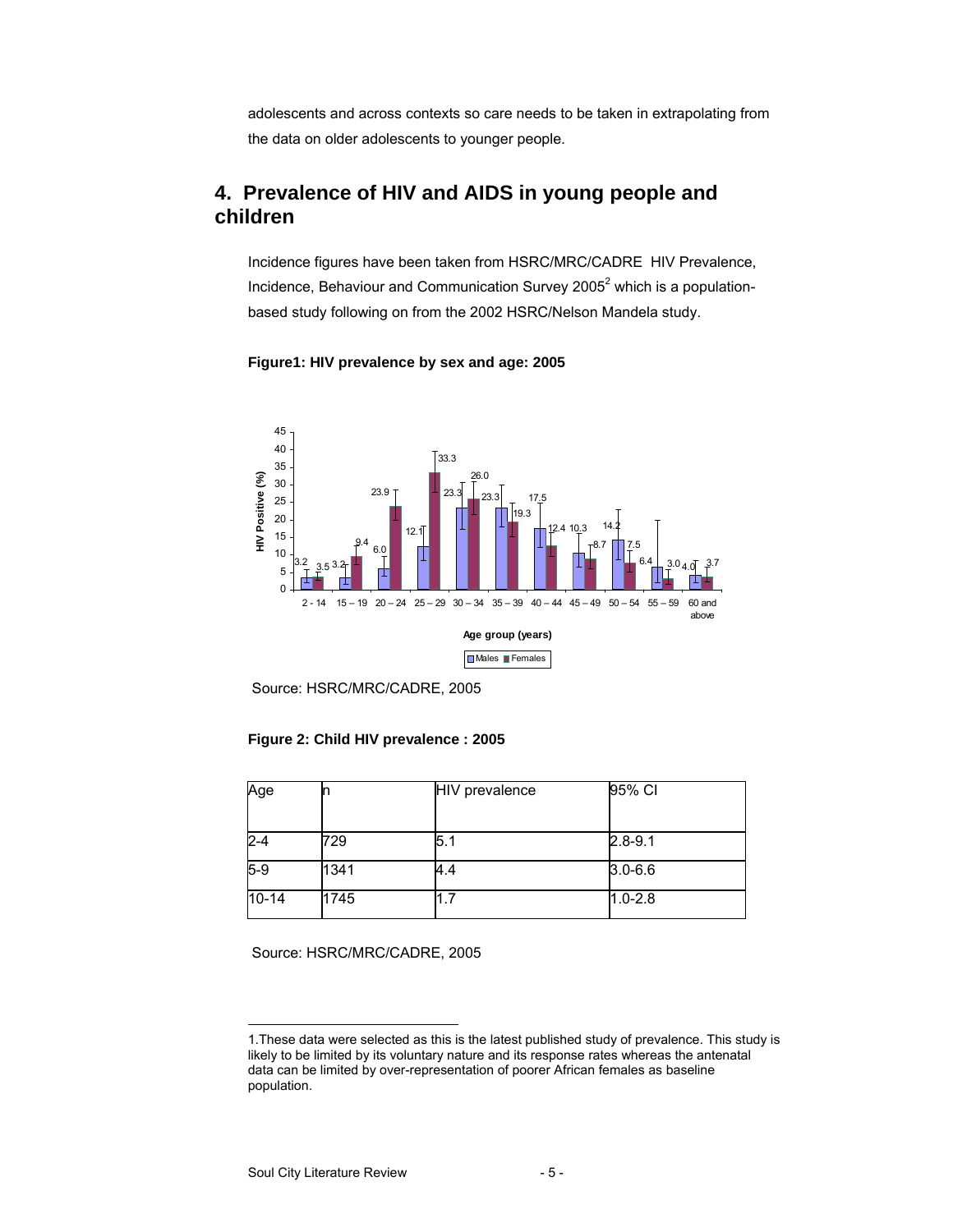### **Figure 3: HIV prevalence – youth 15-24 : 2005**



Source: HSRC/MRC/CADRE, 2005

Issues of concern in relation to young people are the disproportionately high levels of HIV/AIDS infection among women in the 15-19 age group. Sexual activity is the predominant mode of HIV transmission for this group.

Cross-national studies of sexual behaviour have shown that marital status, age and gender strongly determine patterns of sexual networking (e.g. type of partner, age differences between partners, number of partners (Harrison, 2005).

Some other points raised by the survey are also important to note and mostly reinforce trends from previous surveys.

- *Delayed onset of sexual activity (sexual debut) reduces incidence and prevalence of HIV in younger age groups*
- *Very few 12-14 year olds reported having had sex (<2%)*
- *Amongst 15 year olds surveyed, 11.7% of males and 7.9% of females had previously had sex*
- *Of those who had not had sex before, 71% said they were not ready, and 22.9% said they were not interested in sex*
- *The current trend identified is that the average age of first sex is becoming younger with each generation*
- • *Secondary abstinence<sup>3</sup> reduces HIV infection risk*

 $3$  Secondary abstinence refers to those individuals who have had sex before, but who have not had sex in the past year. This is increasingly a concept stressed in the literature as a position to advocate in HIV and Life Skills Education.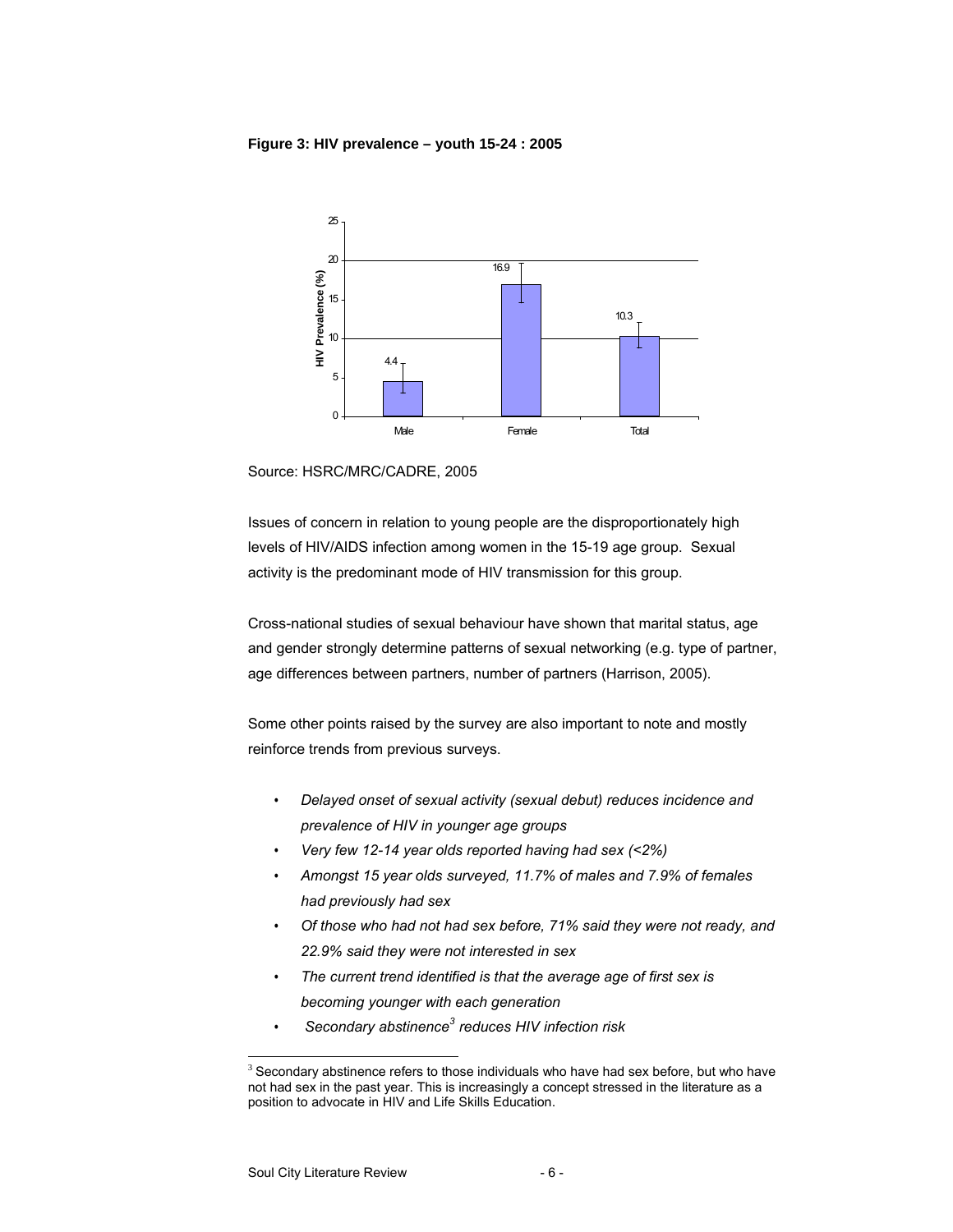*Secondary abstinence levels:* 

- *23.0% of males and 20.0% of females aged 15-24*
- *9.8% of males and 21.3% of females aged 25-49*
- *30.3% of males and 71.3% of females aged ≥50*
- *Having older partners increases the risk of infection, especially for young women* 
	- *HIV prevalence of 15-19 year olds*
	- *29.5% for females with partner ≥5 years older*
	- *17.2% for females with partner within 5 years of own age*
	- *19.0% for males with partner ≥5 years older*
	- *3.0% for males with partner within 5 years of own age*
- *More than half (57%) of sexually active females 15-24 have never used contraception*
- *New infections among children 5-9 are of concern. HIV infection among children is real and needs emphasis*
- *Females are significantly more vulnerable to infection and incidence levels are high amongst, women, youth, younger adults and pregnant women;*

#### Source: HSRC/MRC/CADRE, 2005

Harrison (2005: 271 & 274) provides a useful summary of major national surveys and research studies and their conclusions concerning condom use and sexual behaviour (age of first sex and sexual activity) of young people.

# **5. Focusing on sexuality and pre- or young adolescents**

Researchers have noted the virtual absence of a research literature on young peoples' accounts of sexuality and put forward arguments for why this is the case.

- There has been a failure of researchers to investigate this area and to develop appropriate relations with children to enable them to talk about sex (Pattman and Chege, 2003b). Adults do not believe that children across a range of cultures are able to talk about sex and sexuality yet studies show that children can and want to discuss sex (Gwanzura-Otemőller & Kesby (2005), Pattman & Chege (2003b), Milton, 2003).
- A narrow perspective on sexuality that has dominated AIDS research (a perspective with a focus on demystifying and normalising sexual behaviour) with little theory existing on human sexuality and risk management. As a consequence of lack of appropriate theories informing research it has been driven by a descriptive and epidemiological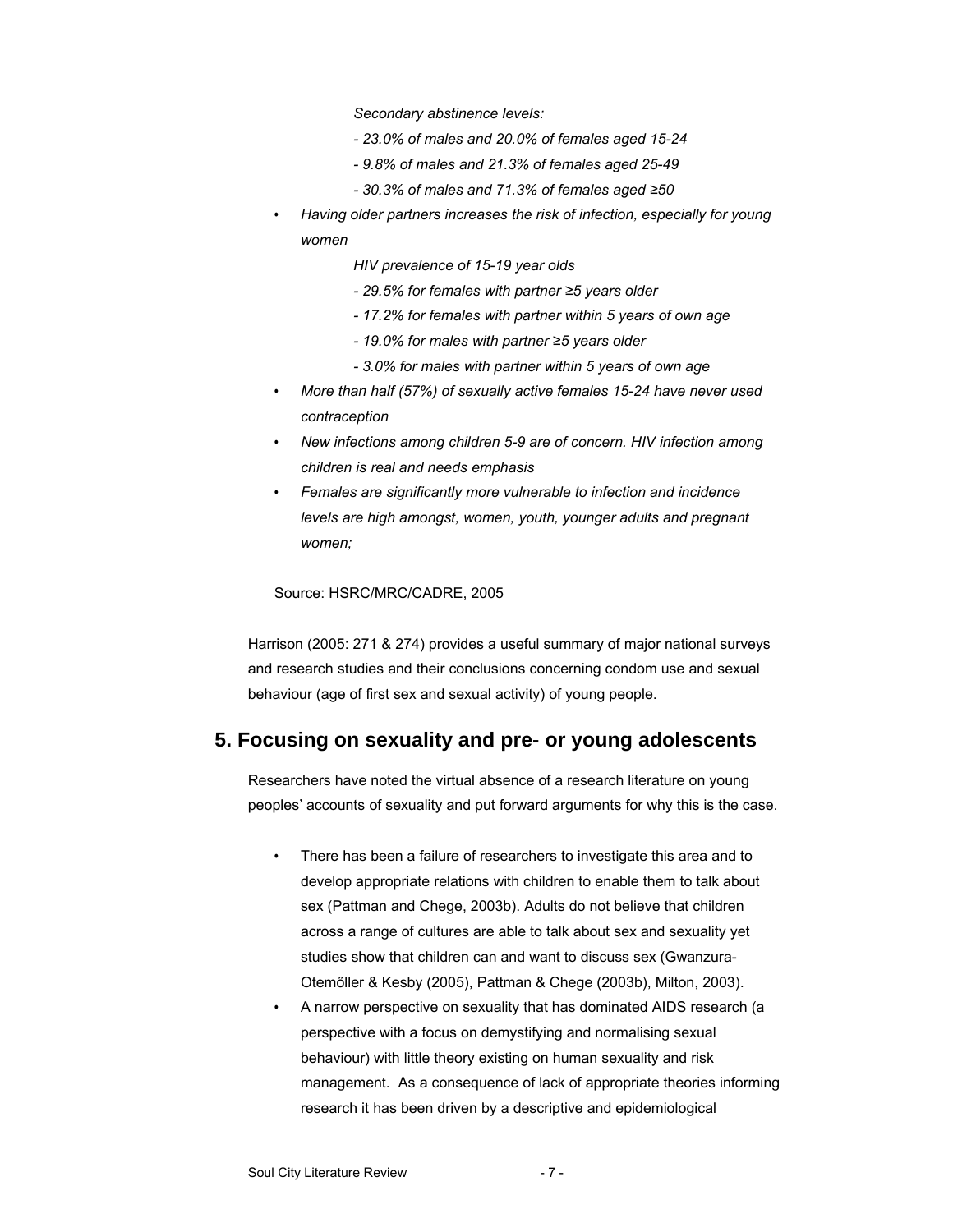approach focusing on measurable descriptive indicators without necessarily knowing why these particular results were achieved (Ntlabati, Kelly & Mankayi, 2001)

- Generational hierarchies have made talking about sex difficult between parents and children. Traditional forms of sex education have been strongly focused on gendered sexual socialisation and faith-based and traditional lobbies present opposition to forms of sexuality education out of line with their views. Researchers, teachers and schools are anxious about parent responses to sexuality teaching and are reluctant to engage with the public work of talking about sex with children in society where such work is complex and possible contested.(e.g. USA, Zimbabwe)
- Adults wishing innocence on children and imagining them as asexual (Pattman,2005) resulting in a disjuncture between children's experiences and concerns and what's offered in formal education. There is a need to move beyond wishing innocence on young people and addressing the importance of sexuality in their lives as the Fikelela Aids Project (2005) report observes.

Despite this recent studies have emphasised putting forward prioritisation of HIV/AIDS education interventions for younger age groups and a greater prioritising of sexuality education. Some of the arguments are summarised below.

- Interventions should prioritise educating children before they move to high school and are exposed to different pressures (Fikelela Aids Project, 2005, Manzini, 2001). It is important for them to formulate their own values before pressure to become sexually active becomes stronger in high school and to make informed choices about their sexual activities by the time they start to engage in sex
- These interventions should not prioritise HIV/AIDS education or sex and sexual relations but rather focus on young people's identities and relations with each other in general, recognising sexuality as a key component (Pattman and Chege, 2003)
- Preaching abstinence is not working, even in some churches. Abstinence should be a goal not a method (Fikelela Aids Project, 2005). The concept of secondary abstinence is now being advocated.
- Research suggests that children who are well informed are less likely to engage in early sexual activity.
- It is probable that early intervention programmes in Uganda helped contribute to falling prevalence rates (Hoggle, 2002)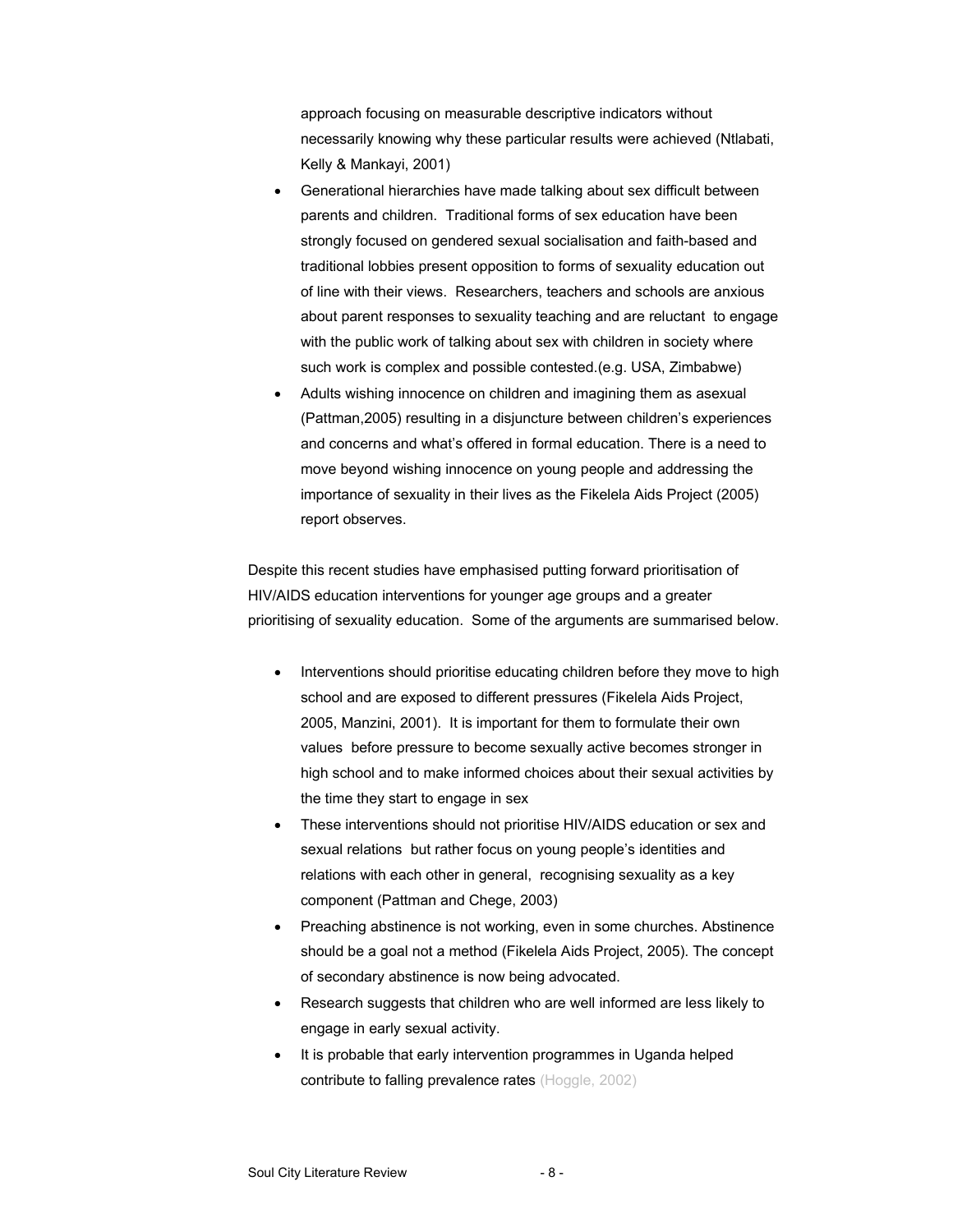#### *5.1 Issues in working and conducting research with young people*

Researchers working with young people as informants stress the importance of working with methodologies that allow for children to talk and express their views and taking them seriously as informants about their own lives. Various participatory approaches are used in the studies consulted $4$ . Pattman and Chege (2003a) argue that it is these same approaches that should be used in sexuality discussions with young people. There are indications that some problems associated with the Life Skills programmes in schools relate to didactic and moralising teaching styles.

They also stress the importance of examining how the respondents construct their identities in relation to each other in single sex groups, cross-sex groups and in relation to interviewers and teachers. These identities and the comments they make often vary across interview groups, especially differences between groups and individual interviews. Diary studies also revealed different identities to those constructed in groups (see Pattman and Chege, 2003a).

# **6. Sexuality, the identities of African boys and girls and education**

This section draws heavily on a few studies selected for some of the insights they give into how young people talk about and experience sexuality and sexual identity. A study by Pattman & Chege, 2003a provides accounts conducted though interview-based research of how young people (6-18 yeas) in the region ( Botswana, Kenya, South Africa, Tanzania, Rwanda, Zambia and Zimbabwe) construct their gendered and sexual identities, how they present these identities to each other and to researchers and what the implications are for good pedagogic practices in HIV/AIDS and life skills education. Key points have been drawn from the report and papers published based on the research (Pattman, 2005, Pattman & Chege, 2003a & 2003b). Research by Gwanzura-Otemőller & Kesby (2005) also provides rich data on sexuality issues in interviews with 9 -14 year olds in

 $4$  The methodological sections of these articles Pattman and Chege, (2003a), Bohmer & Kirumira, (2000), Gwanzura-Ottemőller & Kesby (2005), Kesby, (2000) provide useful discussion. Another useful document is Save the Children. Children and Participation: Research, Monitoring and Evaluation with Children and Young People. London: Save the Children, 2000. Available for download from

http://www.savethechildren.org.uk/development/global\_pub/child\_part.pdf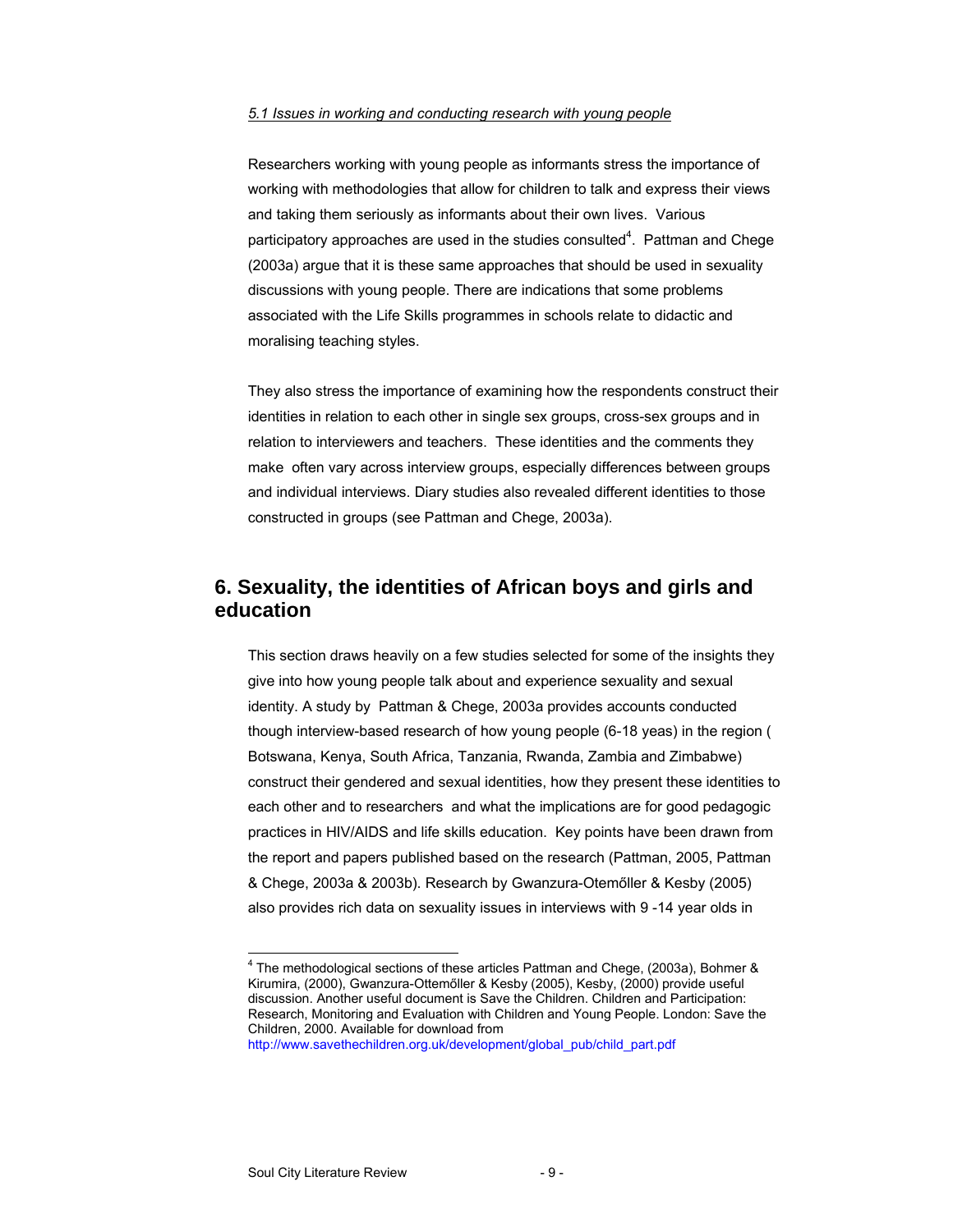Zimbabwe. Ntlabati, Kelly & Mankayi's (2001) study of sexual debut gives insights into patterns of early sexual activity in rural Eastern Cape. Fikelela Aids Project (2005) research provides insights into sexuality issues with church going young people in the Diocese of Cape Town (aged 12-19) in the Western Cape and Bohmer & Kirumira, 2000 describe how the socio-economic and cultural context shape the sexual behaviour of out of school youth in Uganda (aged 12-19 years). McPhail's (2003) study of Gauteng men (aged 13-25) presents perspectives from young men challenging normative views of masculinity.  $5$ 

The following discussion draws mainly on themes emerging across these studies. It must however be borne in mind that sexual practices and behaviour may vary across contexts so this information can only point to issues for further discussion and research rather than findings than can necessarily be generalised. The discussions were also predominantly with black African young people.

#### *6.1 Sexual initiation*

There is variation across context and studies relating to age of first sexual intercourse experience ranging from 11-19 with median age at 15. First sexual experience is reported as early as 10 or 11. Age of first sexual intercourse appears to be dropping over the years. There appears to be a relationship between poverty and early sexual debut ( Hallam, 2005).

Not all studies are equally clear about what is meant by sexual debut. A study indicates that some respondents did not regard anal sex or oral sex as `real sex' and this may not be included in sexual debut data. (Fikelela Aids Project, 2005). A first sexual experience does not necessarily mean young people remain regularly sexually active afterwards (Ntlabati et al (2001), Fikelela Aids Project 2005). Young women's initial experiences of penetrative sex are widely reported by women as being coerced and not enjoyable.

Pattman (2005) argues that positioning men as the possessor of the sex drive together with difficulties in developing cross gender relationships suggests that many encounters are fleeting. Based on young people's accounts of sex Gwanzura-Otemőller & Kesby (2005) speculate about the absence of a `petting' culture in Zimbabwe with the gap between beginning sexual activity and

 $<sup>5</sup>$  I have only been able to very briefly highlight some of the issues from this research in this</sup> review. There is a wealth of detail that indicates some of the issues young people face in relation to sexuality and their emerging sexual identities as the older peers of the Soul Buddyz target age group as well as excerpts from interviews and discussions. It may be useful to read them in full.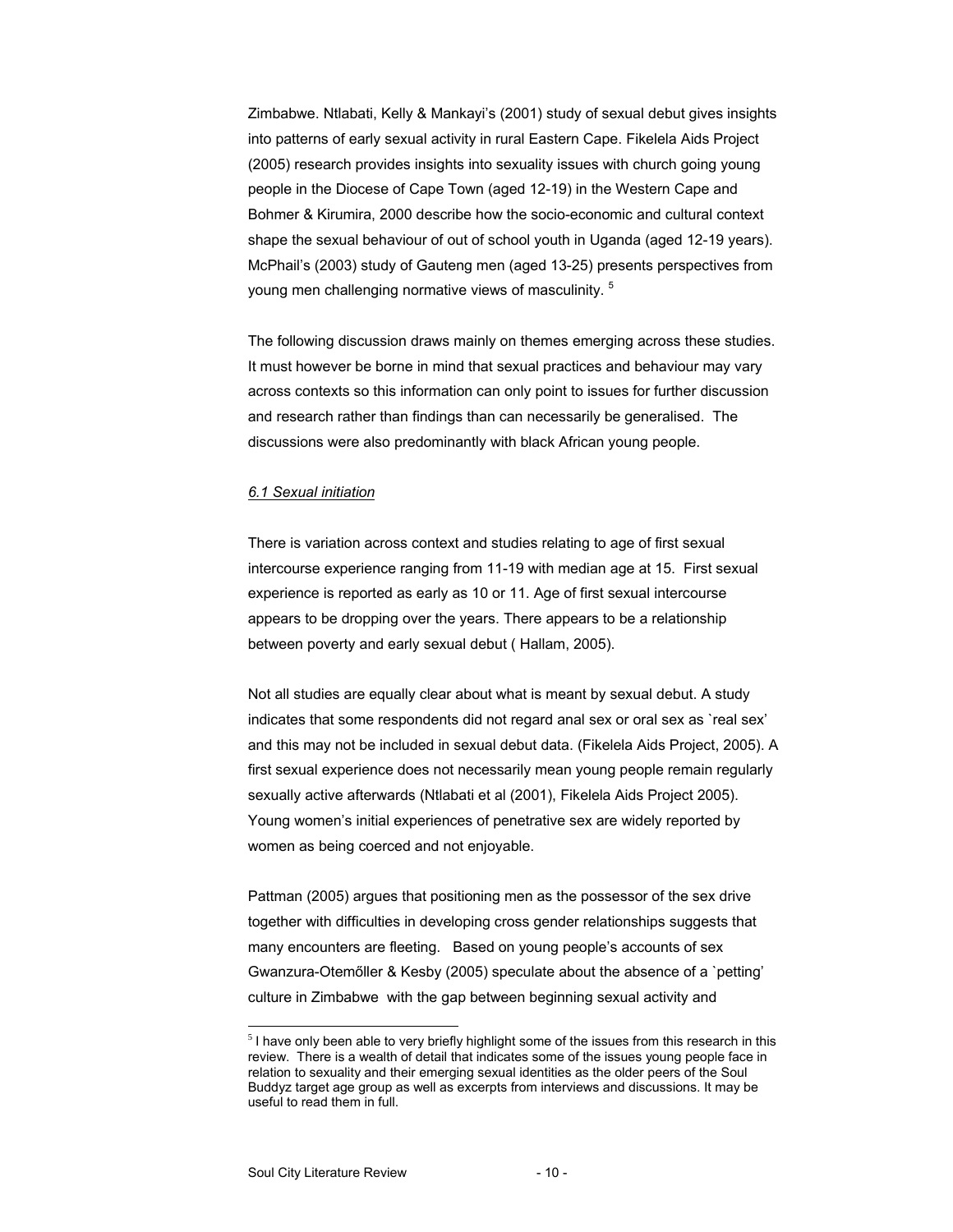penetrative sex being small. The first experience is likely to be an `accelerated' one. Children in their study seem to have the association that sexual contact always means intercourse and have little experience of stopping short of this. Little seems to documented or discussed in Life Skills education on these early experiences and how young people learn to handle them.

#### *6.2 Younger children talking about sexual experiences*

The six year old Zambia students in the Pattman and Chege (2003a) study spoke openly about their lives as sexual beings and knew how sex took place whether they actually engaged in penetrative sex or simply played at it). Sex was significant to them and they enjoyed talking about it. The brief descriptions given by the children of what they do and the secret locations in `the bush' or under the bed described in the excerpts from the children could indicate a similar practices to *Undize* as described by Ntalabati et al, (2001) and games between children of about 7-13 which historically involved sexual exploration and experimentation (with taboos against penetration and pregnancy). However now it seems these games may increasingly involve penetration. These children spoke explicitly about sex with a young, non-judgemental interviewer who responded to the issues they raised as they articulated them (using the words and language they used and clarifying her understanding of what the meant by asking questions). The young girls and boys talked about their identities in heterosexual relationships in the same ways as older, post-pubescent young people and they explained that this has to be secret because of disapproval from parents. The seemed to share their experiences as a common culture from which parents and other adults were excluded.

Some of Bohmer and Kirumira's (2000) 12-13 year olds expressed the view that sexual intercourse begins as early as 6-10 although other distinguished between activities in `immature ' relationships and real intercourse when a boy can satisfy his partner (not elaborating on the former). The Fikelela Aids Project (2005) indicated that they age at which young people seek information on sexuality is between the ages of 8 and 13.

### *6.3 Condoms and abstinence*

Most young people in the Zimbabwean study saw condoms as more effective than abstaining from sex because they were aware that not many people abstain from sex. Young women in this study scored abstinence more highly than condoms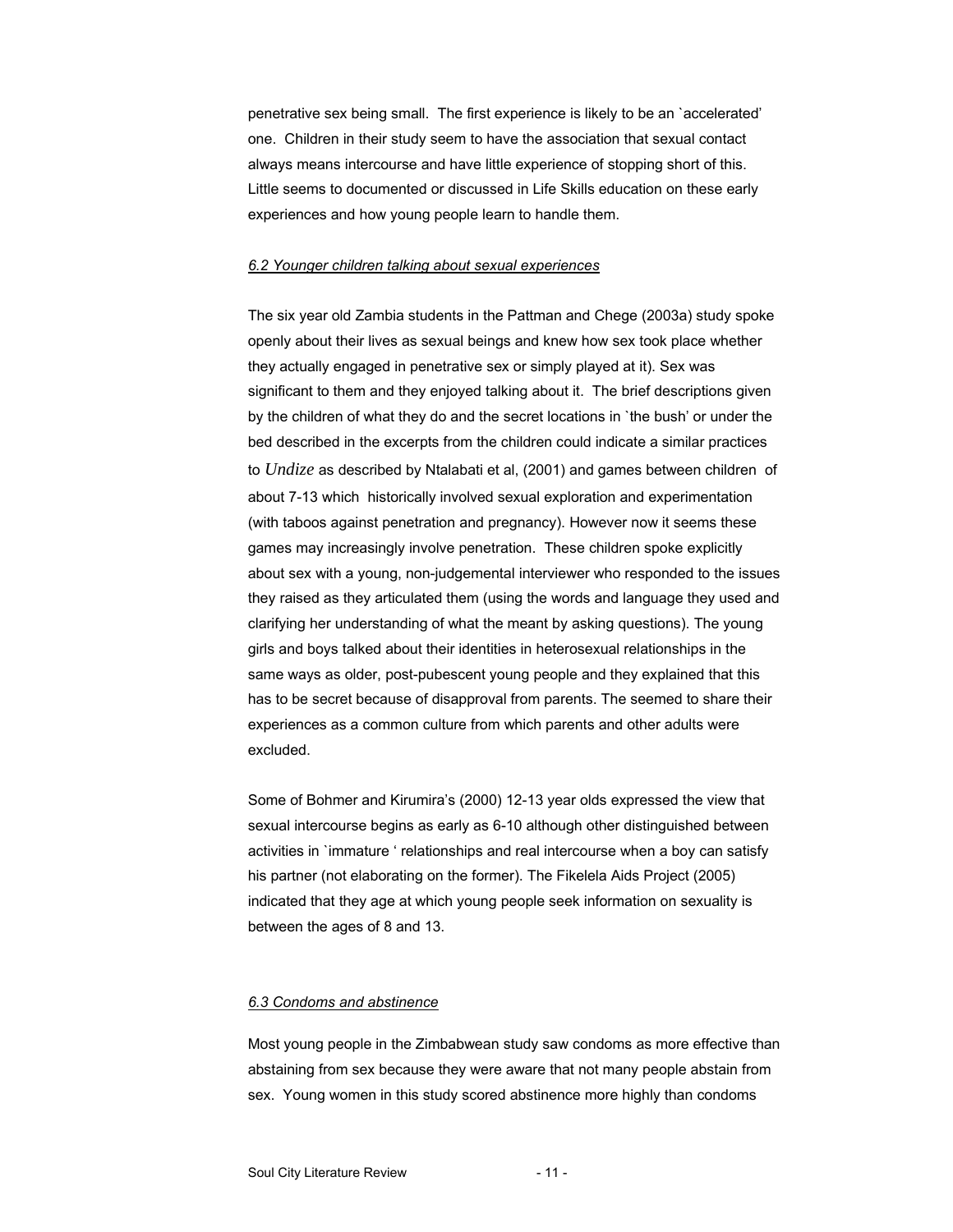displaying a level of perception about the danger of trust. Across the studies young people perceived abstinence as difficult. There is little published about how young people see the concept of abstinence and respond to messages about abstinence. Practices around condom use are also under- reported although Skinner's (2001) research study makes a useful contribution. Thorpe (2001) indicated that his male teenage DramAidE students were clear that masturbation bothand condoms were not `natural' sex and were equated for many.

#### *6.4 Sexuality and cross-gender friendships*

The male and female respondents in the Pattman and Chege study (2003a) tended to see themselves as opposites with opposite personalities. Sexuality, and the act of sex, was set up as the only reasons young adults would be together. The reasons for being seen together were in the context of sexualised `boyfriend and girlfriend' relationships, with cross-gender friendships being made difficult or impossible because of this view. `Boys and girls should simply not be to close' (Pattman,2005). Interactions with boys that were not sexual were only acceptable if they were based around school work and there were anxieties for younger girls about the potential `dangers' of boys and their sexual feelings.

#### *6.5 Fear and Harrassment*

Expressions of fear and awareness of danger were expressed in different ways relating to patterns of sexual networking (according to different ages and relationships with partners).

There were anxieties for younger girls about the potential `dangers' of boys and their sexual feelings. Girls were warned by teachers and parents about the `dangers' of male sexuality and male sexual needs and had internalised the `boys and girls should not be too close' as `good girls' needed to protect themselves. The girls did not articulate any of their own sexual feelings – the touching , caressing and kissing that could be dangerous was associated with the boys feelings and not their own.

Girls also widely reported sexual harassment by boys at school – particularly of the nature of verbal abuse, comments about their bodies and silencing in class through commenting about their bodies at and after puberty. Unequal power relationships also make it difficult for girls to influence when and how sex occurs.

Rape and young people's fear of rape came up in the Gwanzura-Otemőller & Kesby (2005) study of young Zimbabweans and also in the South African studies. In Zimbabwe, discussants they all hand an understanding of rape as different to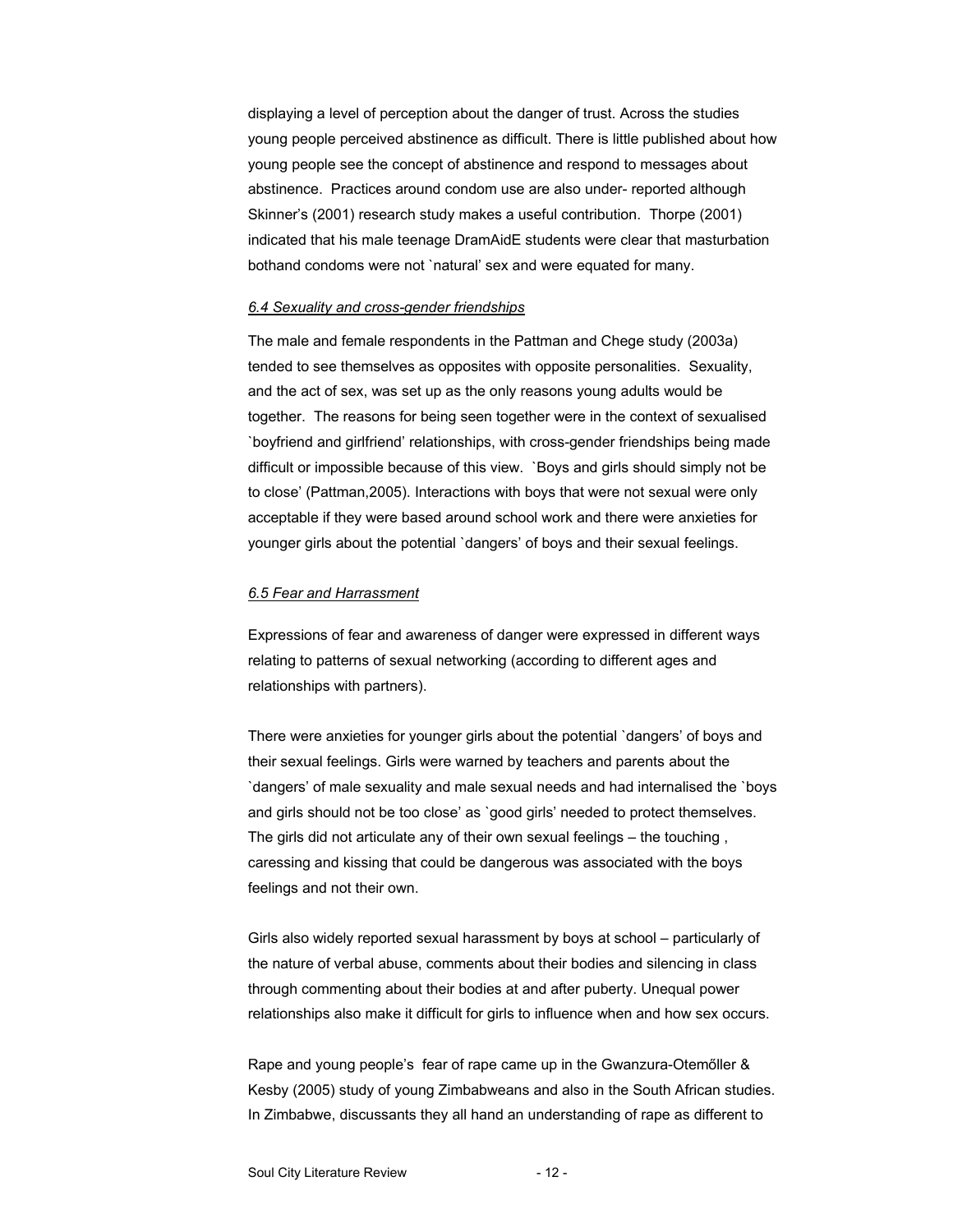consensual sex. Young women and girls saw themselves at risk of being raped (and getting AIDS), adults were seen as the threat, `sugar daddies' could entice girls into dangerous situations and parents were seen as potential rapists. It was difficult to find out whether these were reports of what had happened to them or reports of what they had heard but were able to discuss the subject with familiarity, had a clear concept of where rape might take place (and of adolescent sexual spaces) and a sense that certain places (amongst them `the bush' and men's cars) are places that should be avoided.

### *6.6. `Proposing love'*

The view that boys had much stronger sexual feelings than girls emerged in the studies and also means acceptance of boys as initiators of sexual relationships through `proposing love' – a seemingly formal declaration of intent and interest to lead to sex that does not seem to emerge spontaneously through interaction (which is not encouraged) (Pattman, 2005). Proposing love was also presented as a test of manhood pressuring other boys to do likewise and as a high stakes move that may result in `defeat' as a man and having to deal with humiliation (possibly through violence and rape).

#### *6.7 `Sugar Daddies'*

In all countries men were expected to be providers in relationships. Boys expressed anxiety about being rejected by girls looking for more than they could provide and were opposed to the girls being involved in relationships with older men – labelling them as `materialistic', `loose' and getting their `just deserts' when rejected or infected by HIV/AIDS. Zimbabwean boys constructed women who went out with such men as being too 'modern' and 'western' – setting themselves up at the upholders of cultural values in response to perhaps feeling threatened by the relative power of the `modern' girls. Girls also self-monitored in relation to this, presenting themselves to interviewers and the group as `good girls' while being more open about their sexual desire in diaries.

### *6.8 Contradictory practices and power over women*

There were many examples in the research where some young people contested dominant views in discussions. Girls contested some of the dominant assumptions and so did boys. There were indications that for some boys the pressures of proposing love lead to frustration and anxiety and concerns about being `dumped' for lack of money (especially for older men) distressed them. Gift giving and expectations that sex was a consequence of gifts or other exchanges (e.g. higher school marks from male teachers) were widespread. Sometimes this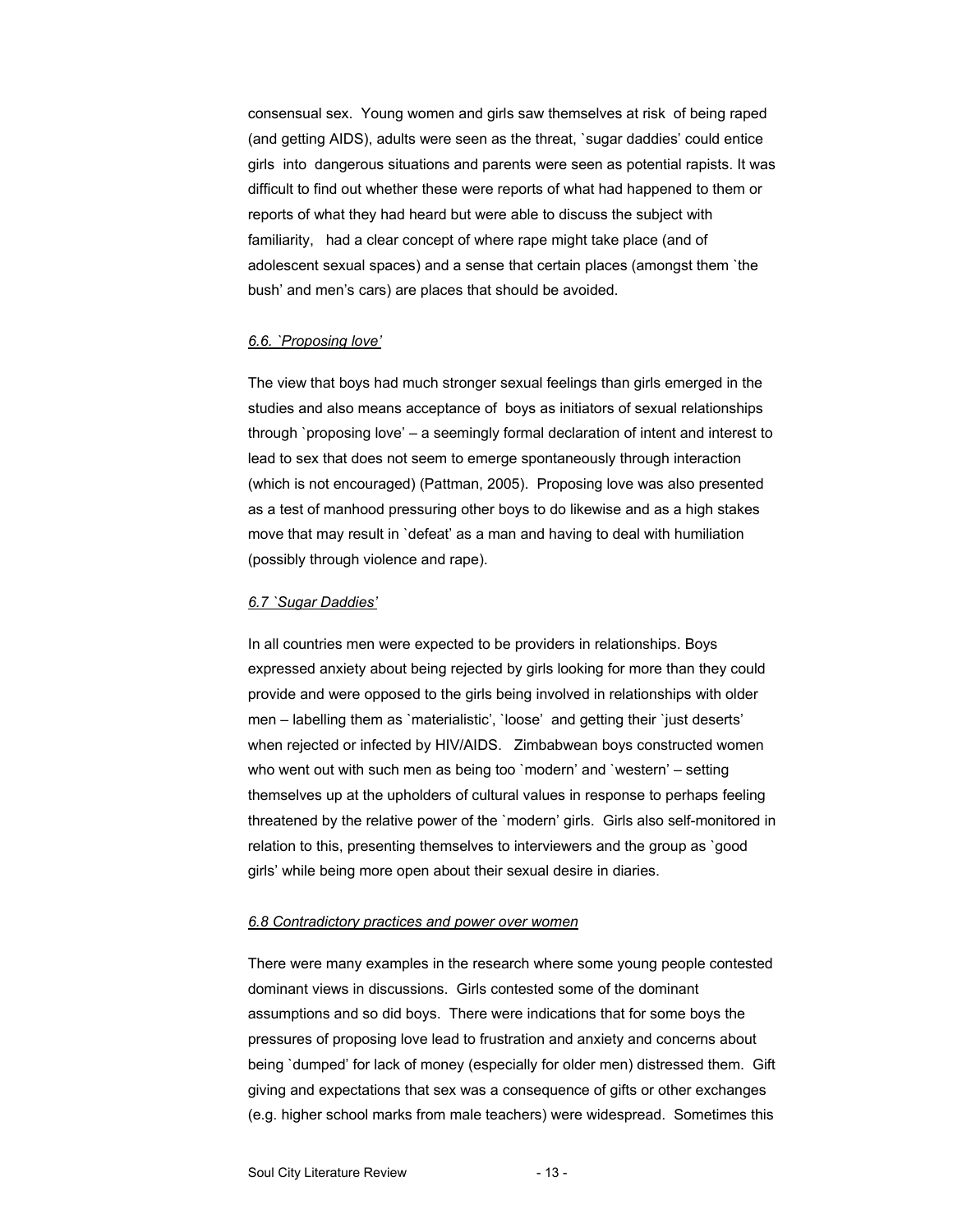was explicit, other times not verbally explicit but assumed. Young women are complicit in these arrangements, sometimes out of desperation for food or money and other times to meet peer expectations of consumptive practice. There are examples of practices where young women take gifts and then avoid sex, called `detoothing' in Uganda (Bhoma and Kirumira, 2000).

Pattman and Chege (2003a) document views on alternative ways of being a young man which involves ignoring or refuting obligations that tie them to particular girls and instead deriving forms involving multiple relationships, talking of deceiving girls and taking advantage of them . It is important to note that boys talked of the girls in derogatory ways in group interviews but not in individual interviews or in the diaries they kept as part of the Pattman and Chege study. In the diaries they wrote very romanticised accounts as well as of their pain at being rejected. In interviews girls presented themselves a `good' as opposed to `sexual' by criticising girls who have boyfriends and presenting relationships as negative. For girls, the diaries were the place to articulate sexual desire and enjoyment of having boyfriends.

Parents appear to be faced with similar problems in presenting different identities. Young people talk of parents sanctioning certain activities that they did not do in the past (e.g. young people sleeping in outside rooms with boyfriends) while pretending they do not know what is going or while publicly condemning teenage sex while speaking to `other people' (Ntlabati, et al 2001). Thorpe (2001) talks of these competing discourses with the dominant one being a hegemonic masculine (heterosexual) discourse of boys as in control of relationships and a `educationresponsive' discourse related to `rights' of women. Pattman and Chege (2003 and b) and Pattman (2005) argue that this the space that needs to be opened up in sexuality education for young people as young as possible.

The process of establishing a relationship, however brief, is laden with power inequalities. From `proposing love' to selecting the venue and time, to choosing whether to use condoms or not often involved coercion and sometimes violence. Male dominance was normalised by both sexes as male desire is uncontrollable and immediate. (MacPhail, 2003). Young women often fear declining advances even when in a relationship and describe early experiences as things that `just happen' indicating their real and perceived lack of control.

A positive point for interventions is that there are dissenting voices with some young men expressing that things were changing and understanding that `no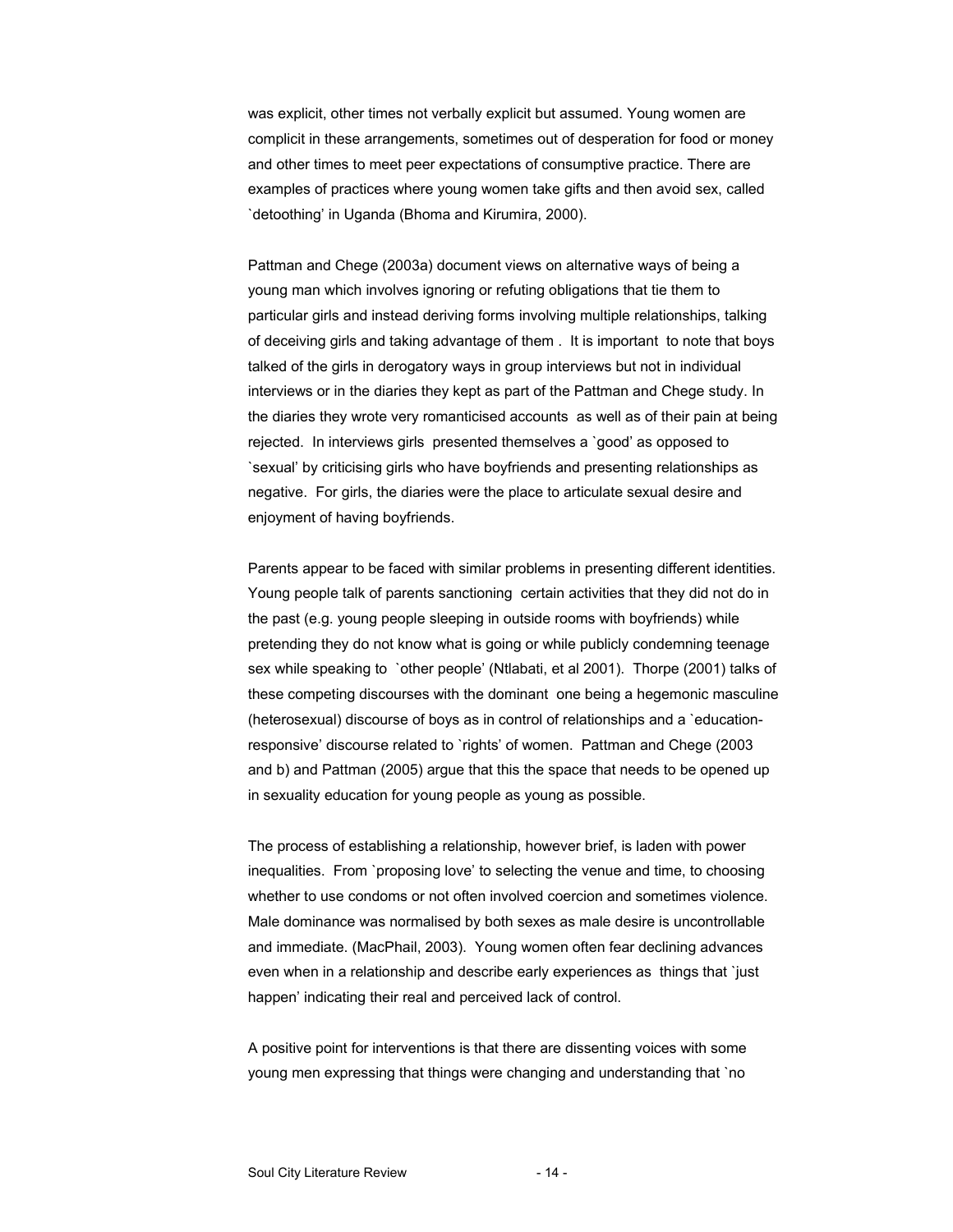means no' (MacPhail, 2003) and being critical of fathers and older men for their behaviour (Pattman & Chege, 2003a).

Homophobia was rarely expressed although some South African boys expressed fears about friendship with boys in case they be labelled as gay and both South African and Tanzania boys were derogatory about `mamas boys' – in so doing the distinguished themselves as tough. Homophobia was used to police `appropriate' male behaviour. Male–to-male sex was not raised by interviewees or mentioned by participants.

### *6.9 Teachers*

Teachers across the region provided very moralistic answers about what sexuality education should be about focusing on dangers of sex and value of pre-marital virginity. The way in which education is constructed in this view does not address the sexual cultures reflected by young people in the studies reviewed and is likely to alienate young people from this education.

Better training and support for teaches to relate to children in such a way that they encourage them to be open about their concerns relating to gender and sexuality is essential. Teachers also need to become more aware about identity construction themselves and what they represent, as well as how the children position their identities in relation to each other, the opposite sex and to teachers.

The was much discussion from young people on the problems of intimidation and sexual violence by male teachers, although many girls felt they were powerless to make changes.

#### *6.10 Communication between young people and parents*

Young people develop sexual cultures by imitating adults, they also develop construct hidden cultures in opposition to parents The Pattman and Chege (2003a) study came up with several points that they argue need to be discussed with parents.

Since parents are not conspicuous in the sex education of their children, it leaves children especially girls open to abuse (Nduna, et al, 2001; Wellbourn, 2002; see also Walsh, et al, 2002; Harrison, 2002).Young people want more open communication about sex with parents and communication about dealing with messages that deny their identities as sexual beings. The do not want messages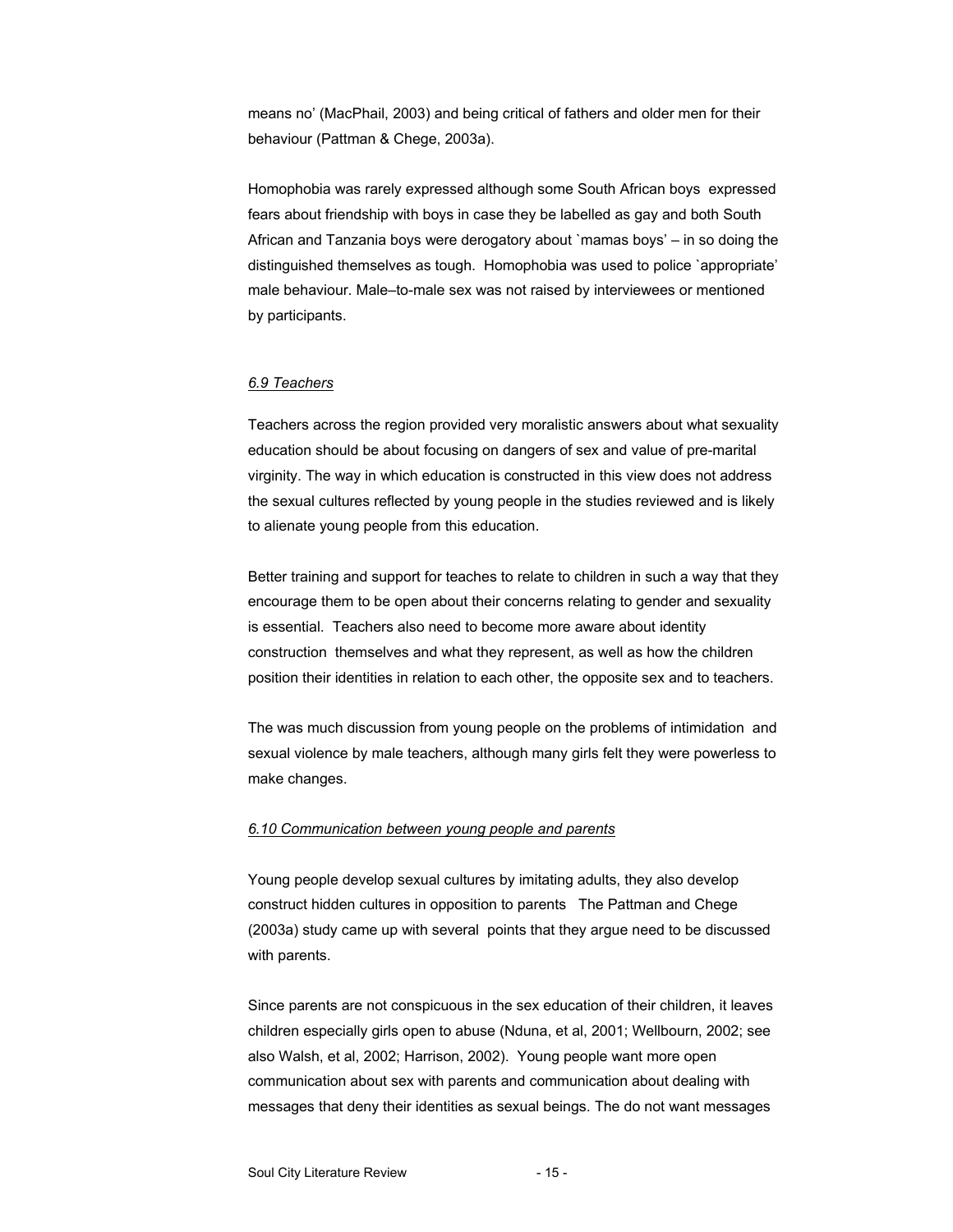that are only about threat and sanction. Views were expressed that parents should teach us about sex but researcher have noted that where this occurs this often involves gendered sexual socialisation and not sexual heath and relationship support and knowledge.

The young people in the Gwanzura-Otemőller & Kesby (2005) study see adults as reliable sources of information and expressed clear need for talking about sex with them. This seems important as the messages from the older respondents in the Pattman and Chege study convey more scepticism about parents. There are concerns about absent fathers in their lives and boys identification with and criticism of their fathers for drinking and being unfaithful. Engaging in sexual activity is sometimes reported as being used to rebel against parents.

# **7. Implications for programmes working with sexuality and young people**

### *7.1 Barriers to change*

Thorpe (2001) identifies three key discourses competing against what he calls the `education-responsive' discourse evident in the talk of some young people

- A discourse of **gender conflict**. It seems that there is often genuine conflict between boys and girls (around exchange for sex, being made to feel a `fool' and expressing opinions) and few ways of learning to handle it positively.
- Supporting the dominant discourse by many uses of **`culture'** to support dominant beliefs and practices arising from them. These are often calls to `essentialist notions of `manhood' and are used to try and keep young girls and women in their `place'. Research in South Africa and Zimbabwe showed how young men evoked tradition as a way of asserting their superiority over girls who were too `modern' and `too western'
- A lack of any developed sense of a discourse of **risk**. The HSRC/MRC/CADRE 2005 studies confirms this across age groups. 66% of respondents think they are at not at risk for HIV, 20.8% of those who thought they were at high risk were found to be HIV positive and 51% of HIV positive respondents thought they would probably or definitely not get infected with HIV. The socio-psychological literature emphasises that one of the necessary conditions for people to adopt preventative behaviours is a perception of being at risk (Bernardi, 2002)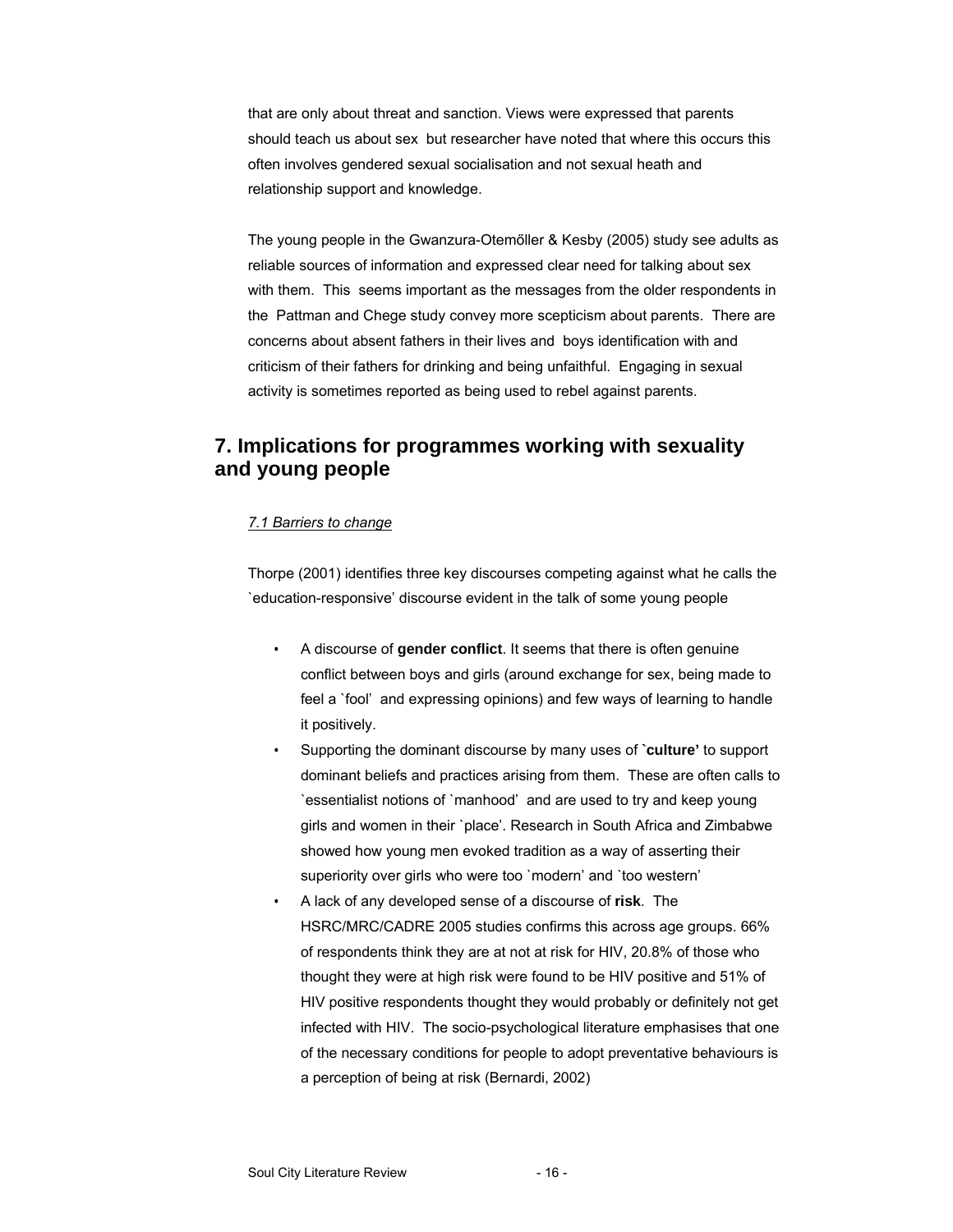### *7.2 Early interventions with young people*

For many children HIV/AIDS education starts too late, and usually after they have become sexually active. These children need information earlier so that they can make informed decisions (Ireland and Webb, 2001). Age appropriate education programmes are also important at an early age because some children drop out of school at primary school level (UNAIDS, 1997). Education programmes are more successful if linked to broader, community-based, interactive initiatives.

Pre-sexually active children need age appropriate information on:

- **EXEC** impact of illness on the family
- delay of sexual debut
- **AIDS** prevention and care
- abuse
- violence in schools

They also need emotional coping skills such as:

- **•** Dealing with illness and death
- **Awareness and coping with stigmatism**

Life skills/sexuality awareness programmes need to:

- Have curriculum materials informed by young peoples actual concerns, identities, relationships and desires related to gender and sexuality
- Begin to challenge popular constructions of male and female identity and boys and girls identities (some of which are summarised in the figure below)

# **Figure 4 Generalisations about femininity and masculinity**

| <b>GIRLS</b>                | <b>BOYS</b>                       |
|-----------------------------|-----------------------------------|
| Good                        | Naughty                           |
| Not sexual                  | Sexual                            |
| Objects of boys' sex drives | Possessors of powerful sex drives |
| Tied to home                | Regularly out with friends        |
| Not sporty or particularly  | Sporty and active                 |
| active                      |                                   |

Pattman & Chege, 2003a:150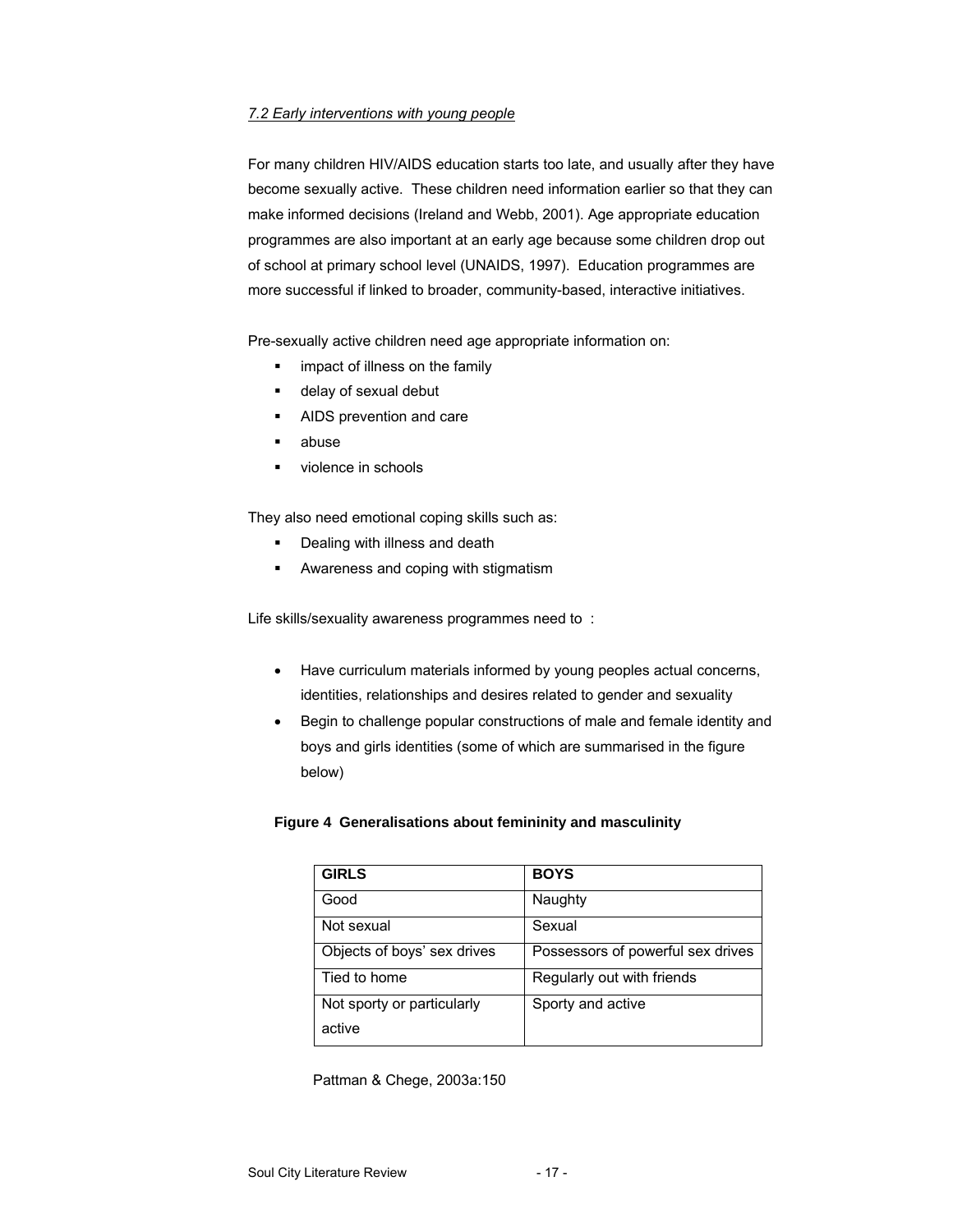- Challenge the application of sexual double standards to young boys and girls
- Addressing the divisions between girls and between boys about how they see themselves and not focus only differences and similarities between boys and girls. These divisions have to be addressed as stereotypical generalisations about femininity and masculinity are constructed between girls and between boys. Addressing multiple identities of boys and girls and discussion around this provide teaching opportunities for change
- Be careful not to alienate young boys as a common oppressors. This often leads to voicing misogynistic attitudes - rather encourage them to reflect on the problems they experience in trying to live up to these stereotypes
- Encouraging discussion about cross-gender friendships. This seems only possible if young people become less invested in seeing themselves as opposites and all relationships and sexualised. They need to be encourage to see views of others and to consider alternative ways of constructing friendships.
- Address ways in which young people see modernity and tradition and focusing on how they see it rather than imposing a view
- Facilitated by practitioners who relate to young people in nonauthoritarian and non- judgemental ways
- Be able to take into account variations in maturity and understanding so as to be able to respond to individual needs (anonymous question boxes are often used in schools)
- Be able to broaden approaches from an exclusive focus on HIV/AIDS to challenging unhealthy sexual practices and understanding them better
- Make greater use of peer education and invest in good quality training

# *7.3 Single-sex or mixed sex groups?*

Experience form the research suggests single–sex group work is vital for life skills education as girls feel freer to express concerns without being negatively labelled by boys and intimidated. However it is important that these are complimented with mixed group discussions where boys and girls can learn from each other and where ground rules are set around acceptable behaviour and conflict management is taught and modelled.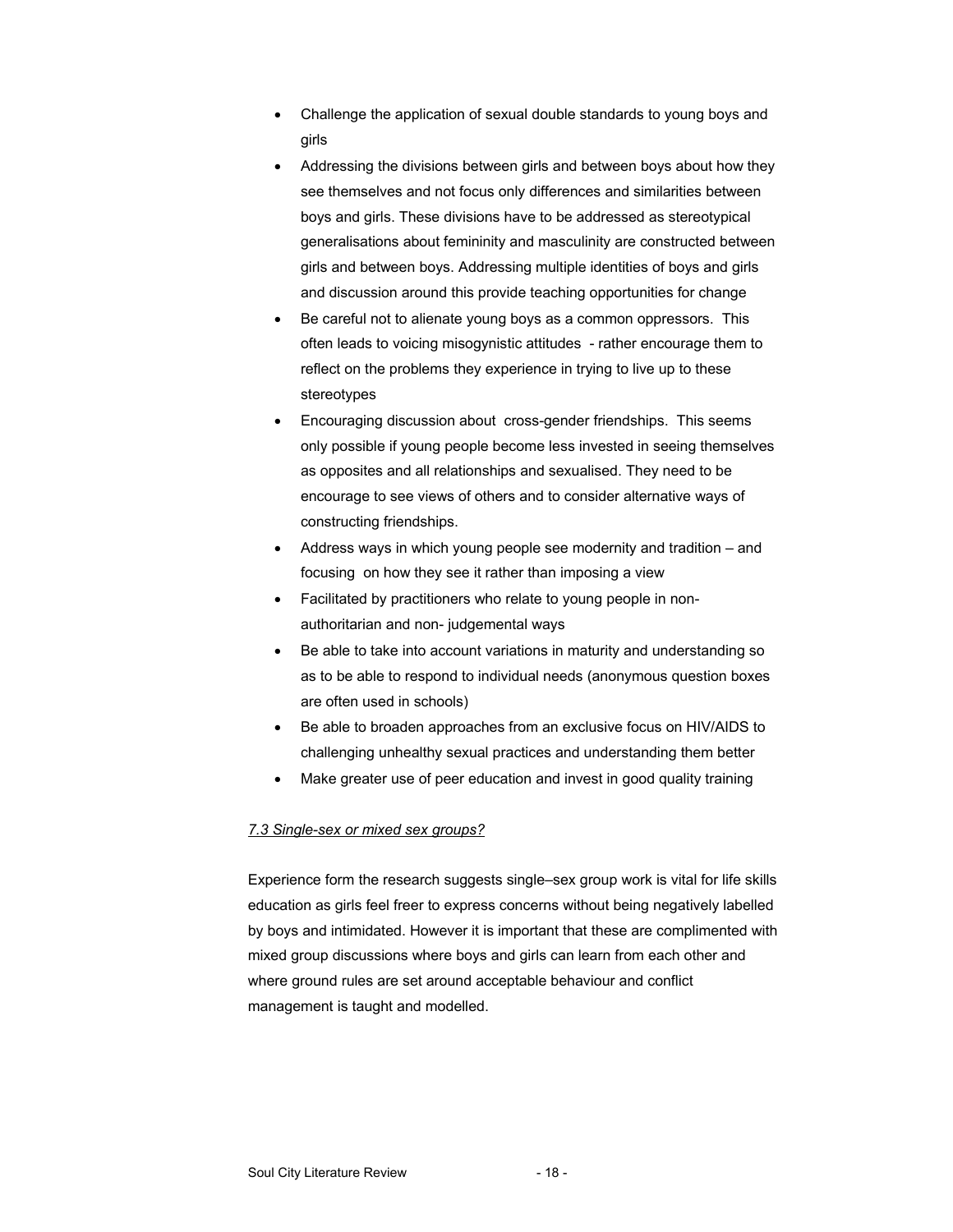# **8. Talking with children and young people about sexuality and HIV/AIDS**

Some literature outlines what adults should know in talking to children about HIV/AIDS. This may be useful to inform discussions on sexuality.

- Children 5 to 7 can differentiate between real and imaginary. They learn best from experience but are fearful when they come across the unknown.
- Children of 5 to 7 may ask questions about HIV/AIDS but may also be too afraid to ask. They need simple responses to questions.
- Between ages 8 to 10 children fear real life people rather than imaginary characters.
- Between ages 8 to 10 children can understand at some level cause and effect. For example death comes from illness, injury or accident. Children here talk about fears less openly so it is important to respond to cues and open up spaces for topics that may be of concern
- Media campaigns on HIV/AIDS may increase children's fears. Children need to be encouraged to talk about their feelings.
- A basic discussion of sex may be needed before explanations on HIV/AIDS
- This is the age at which values are learned. Children need to learn from an early age about gender roles, stereotypes and inequalities (Save the Children UK, 2002).

(Fox, Parker and Oyosi, 2002)

The aims of such programmes with this age group should be to:

- Encourage delay of sexual initiation
- Distinguishing between healthy and risky behaviours
- Learn and practice effective ways to resist pressure to have sex and engage in alcohol and drugs
- Discuss rights and responsibilities

In the 10-14 age group young people enter the age where they have little fear and usually believe it won't happen to them and the peer group is becoming increasingly important.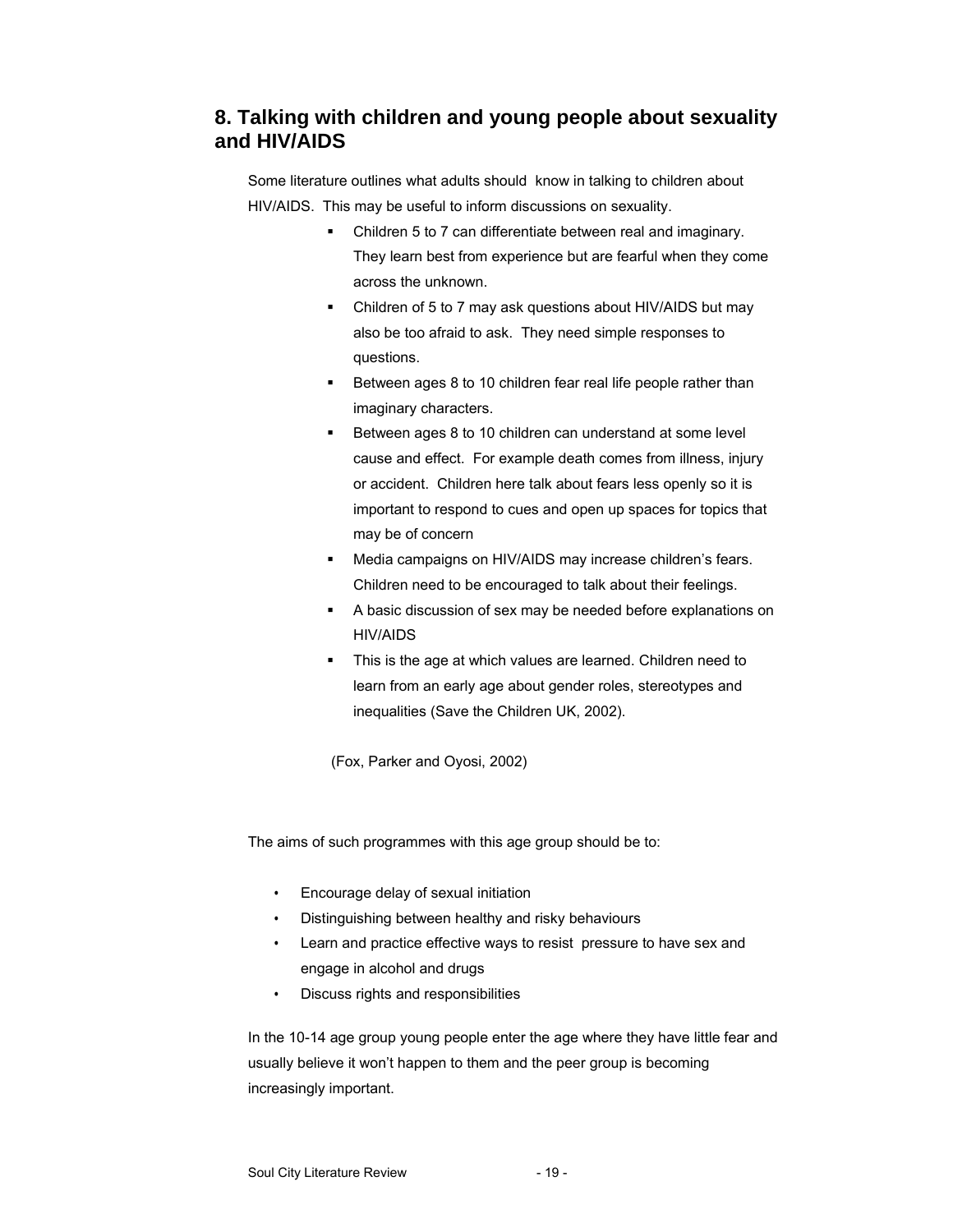#### *8.1 Language issues*

While not reported as an issue for young people, general practice in the research seemed to be to interview older respondents in the dominant schooling language or a mix of languages. Younger respondents were usually interviewed in their dominant language. Language is an issue at two levels – the language of teaching and discussion and the issue terminology and appropriate registers

In terms of terminology and register, young people in some studies had different understandings of what researchers had in mind when talking about sex (Fikelela, 2005). Some rape victims did not believe they have had `sex' (Fikelela Aids Project, 2005)). Reasons given were that oral sex is not seen as sex by 67% in this study because there is no penetration, you can't get HIV/AIDS, you can still be a virgin and you can't get pregnant). Anal sex is not sex because it doesn't lead to pregnancy, you can't get an STD, the penis doesn't enter the vagina, its not intimate (bodies don't connect in a certain way). While the implications of these views are disturbing for HIV/AIDS prevention, they also indicate the importance of rigorous checking of what young people mean by what they say. Some best practices in sexuality education advocate getting young people to use their own language and definitions, clarifying what they mean by them and introducing the dominant bio-medical terms at the same time. This may be particularly so where discussion of sexuality takes place in indirect language, proverbs and riddles (Nyanzi, 2004). In some studies young people appeared less uncomfortable when using English words than expressions from their own languages.

# 9. Children's knowledge of HIV/AIDS<sup>6</sup>

The use of knowledge, skills and attitudes as a research framework is used in South Africa and elsewhere to assess HIV risk and prevention behaviour. While a large number of studies have been conducted on adults and youth, few examine the knowledge, skills and attitudes of young children (Fox, Oyosi and Parker, 2002).

### *9.1 Knowledge*

 $^6$  Much of this section is drawn from literature review work by Badenhorst (2003) with thanks for permission to use this work .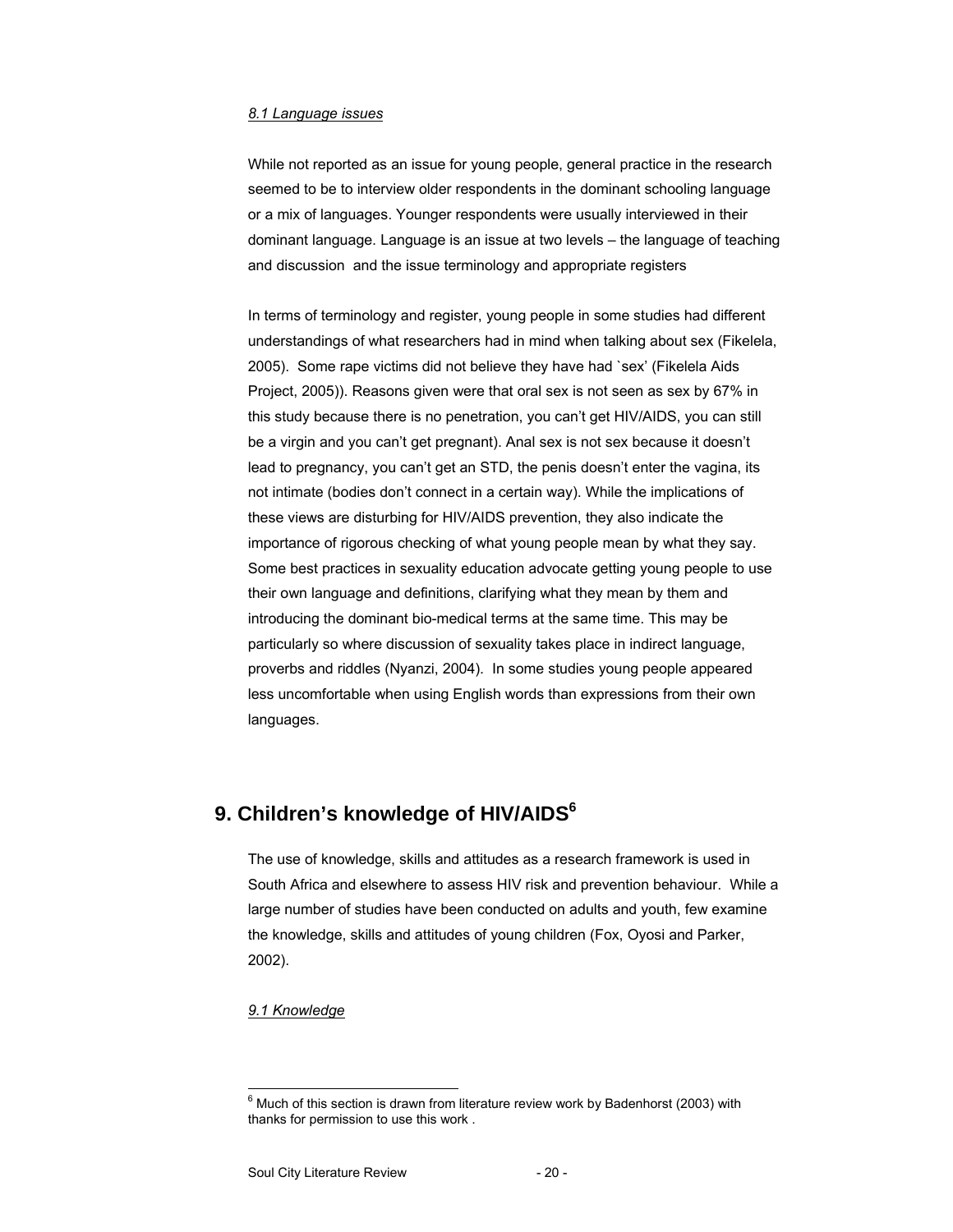Below is a summary of the findings from the literature on young people. It is followed by a discussion on whether children of 3 to 9 years old have similar or different knowledge.

- Young people generally know the most important facts about HIV prevention.
- Young people in urban areas are likely to know more than youth in rural areas and those in informal settlements.

There are gaps in the knowledge of young people. Some of the more obscure issues around transmission are often not clear to young people. For example, there is often confusion about transmission of HIV in instances such as mosquito bites or through kissing.

- Young people are also often not completely aware of the progression of the disease and about transmission during the asymptomatic phase.
- While young people are aware of HIV, many are not sure of the specifics of transmission and progression.
- Studies show that most young people get their information from the mass media particularly radio and television. Yet, most of them hear about sex from their friends (Fox, Oyosi and Parker, 2002; HSRC, 2002a).

Current research shows that younger children are generally uninformed about HIV/AIDS (Fox, Oyosi and Parker, 2002). A recent study was conducted on responses given by 3-4 year olds, 5-6 year olds and 7-9 year olds to questions on HIV/AIDS (Vosloo, 2003). In the 3-4 year old group, most children did not know what HIV/AIDS was or how it was transmitted. The children who did know tended to come from urban areas. About half of the 5-6 years olds did not know about HIV/AIDS and those who knew, almost 77% did not know how it was contracted. Most of the children who did not know about HIV/AIDS came from KwaZulu Natal and the Western Cape, while those who knew tended to come from Gauteng.

The data from the 7-9 year old group is difficult to assess because the researcher indicated that some children were not willing to talk about HIV/AIDS. In this group about half of the children knew about HIV/AIDS .The children indicated that 'knowing' about HIV/AIDS meant HIV as a sickness, a sickness in the blood, a sick person, a very thin person. Only 20% of those who knew about HIV/AIDS indicated that HIV was transmitted through sex.

Fox, Oyosi and Parker (2002) in South Africa, children get their knowledge of HIV/AIDS from radio and television or from their peers. Like youths, young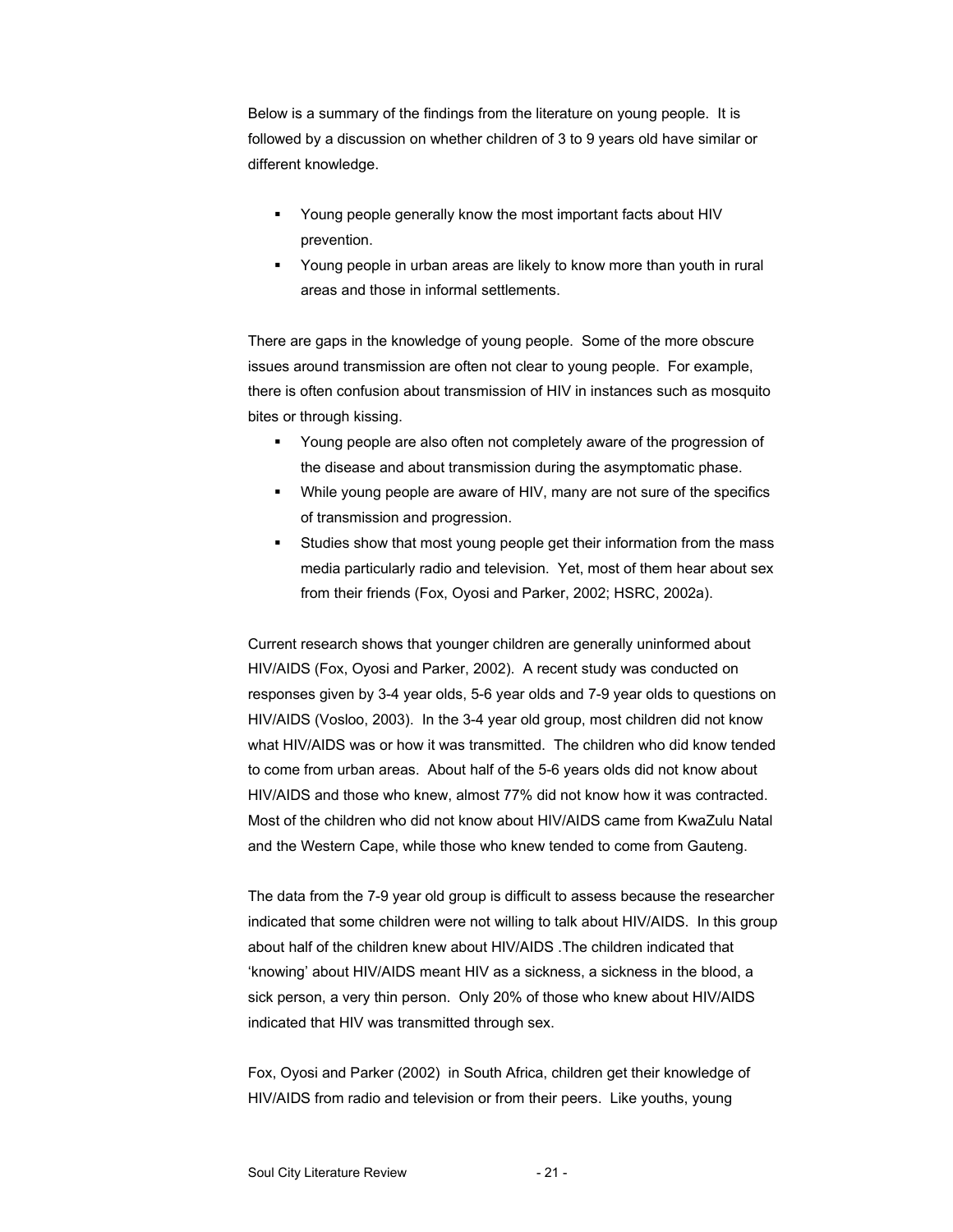children seem unlikely to get their sex education from their parents, and possibly not at school. A study, cited in Fox, Oyosi and Parker (2002) among disabled primary school children outside Johannesburg showed that girls and boys between 10 and 14 were unsure about the biology of sexual reproduction and physical development.

Kelly, et al (2001) argues with regard to research and what children know about HIV/AIDS that there are some key gaps. There is little research, for example on the transition children make from primary to high school, whether their knowledge is adequate or if they are more prone to risk.

#### *9.2 Skills, practices and behaviours:*

- Although it varies by region and in different communities, generally boys and girls begin sexual activity in their mid-teens. However, sexual debut does not necessarily mean that consistent sexual activity follows.
- Children living in rural areas tend to have their sexual debut earlier. Children living in situations of poverty also have early sexual experiences.

# **10. Government policy interventions**

In November 1995, the Department of Health and Department of Education formed the National Coordinating Committee for Life Skills and HIV/AIDS. The committee was tasked with developing a life skills/HIV education course in secondary schools and planned for the course to be nationwide by January 1998 and fully implemented by 2005. A lifeskills and HIV/AIDS teacher project conducted in 1997/8 seems to have had little impact. The impact of this has been limited partly due to insufficient attention by principals, lack of teacher commitment and a prescriptive approach to dealing with HIV, lack of time and space in curricula, resource issues and generally poor integration with planning frameworks and in the Department of Education (Kelly, Parker and Oyosi (2001)

The main intervention with potential reference to young people of Soul Buddyz age group are the 2002 Draft Plans of Action on Sexuality Education.<sup>7</sup> These encompass whole school measures aimed and HIV/AIDS life orientation. A sexual education focus has been introduced into the Life Orientation learning area

 $<sup>7</sup>$  These were put forward at the Protecting the Right to Innocence: Conference on</sup> Sexuality Education.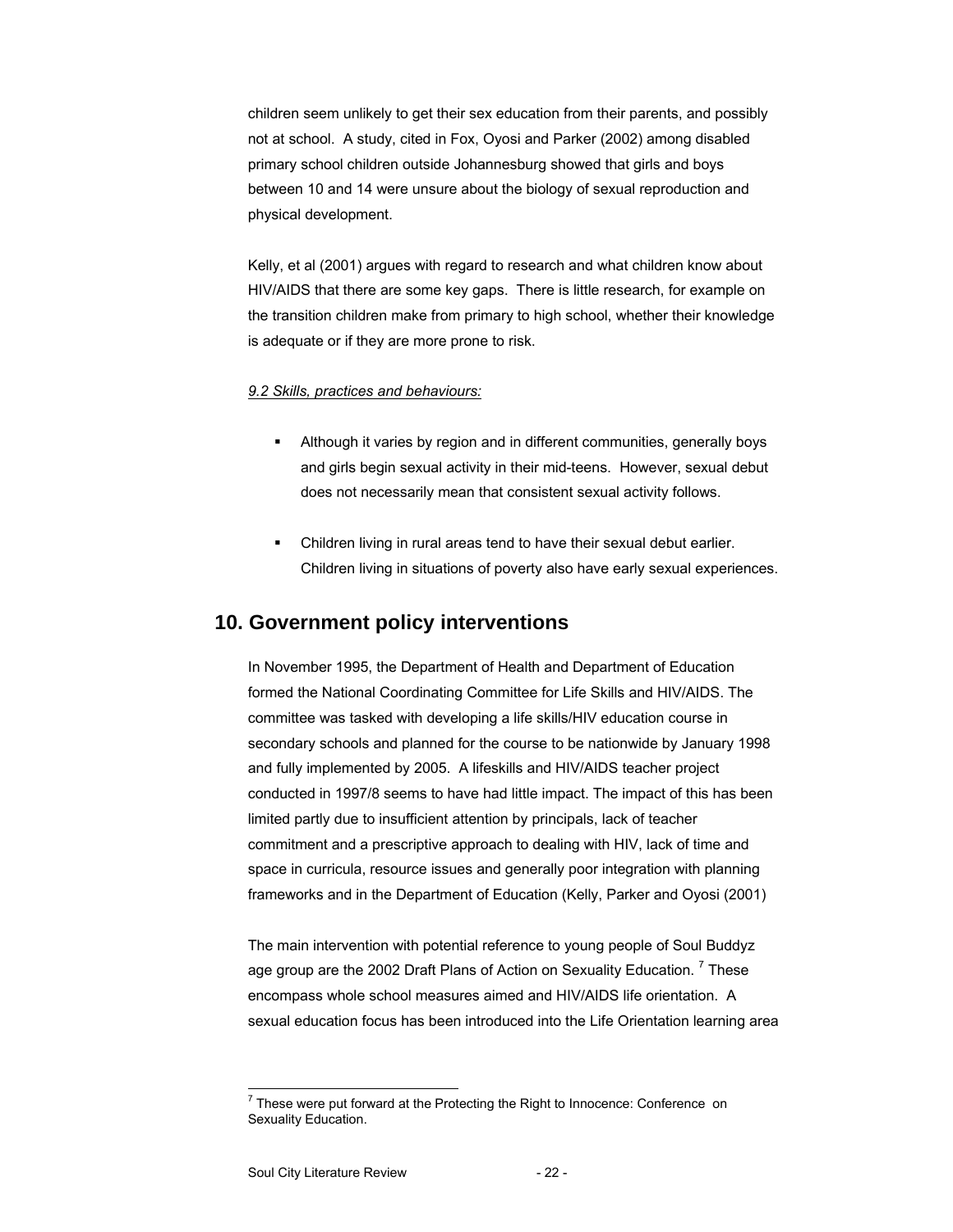curriculum outcomes from Grade  $R^8$ . The outcomes for Grades 6 and 7 make reference to HIV/AIDS and sexuality education and the Department of Education has been involved in the development of teaching programmes and materials as have NGOs, publishers and Khomanani (through its Red Ribbon resources). Implementation is a provincial capacity and implementation and evaluation across the provinces seems to vary widely with little information provided on department websites.

Government interventions focus around provision of materials, training of teachers event-based interventions focused around Khomanani. In the recent survey Khomanani was found to have lower reach across the South African population than other national HIV/AIDS campaigns (HSRC, MRC,CADRE (2005). Mention is made of initiatives being developed by National Departments of Health and education around peer education to supplement programmes of teacher led work but more information was not available online. The Department of Education has also developed a booklet for parents explaining why there is a focus on HIV/AIDs in schools. <sup>9</sup> This does not deal with sexuality education.

In preparing this literature review additional information on implementation of the curriculum was not found via web searching and there were no indications of initiatives aimed specifically at the target (8-12 ) group for this review.

The most comprehensive evaluation of the impact of exposure to Life Skills Education is the Horizons Transitions to Adulthood (Transitions to Adulthood Study Team, 2004) with data from KwaZulu Natal.

The report identifies implications for the provision of life skills education in South Africa.

- *Knowledge of reproductive health/STIs/HIV is generally good, but could be improved as there are many gaps in knowledge remain.*
- *Life skills education should equally emphasize all methods of preventing pregnancy and transmission of STIs and HIV. The results of this study suggest that students who are exposed to life skills education have increased their use of condoms, but there was no impact of exposure on other sexual behaviours such as abstinence and number of partners perhaps because this is the message that was retained or because life*

 8 Revised National Curriculum Statement Grades R-9 (Schools). Life orientation http://www.education.gov.za/DoE\_Sites/Curriculum/Final%20curriculum/policy/policy.htm http://www.education.gov.za/mainSearch.asp?src=AZsearch&xsrc=h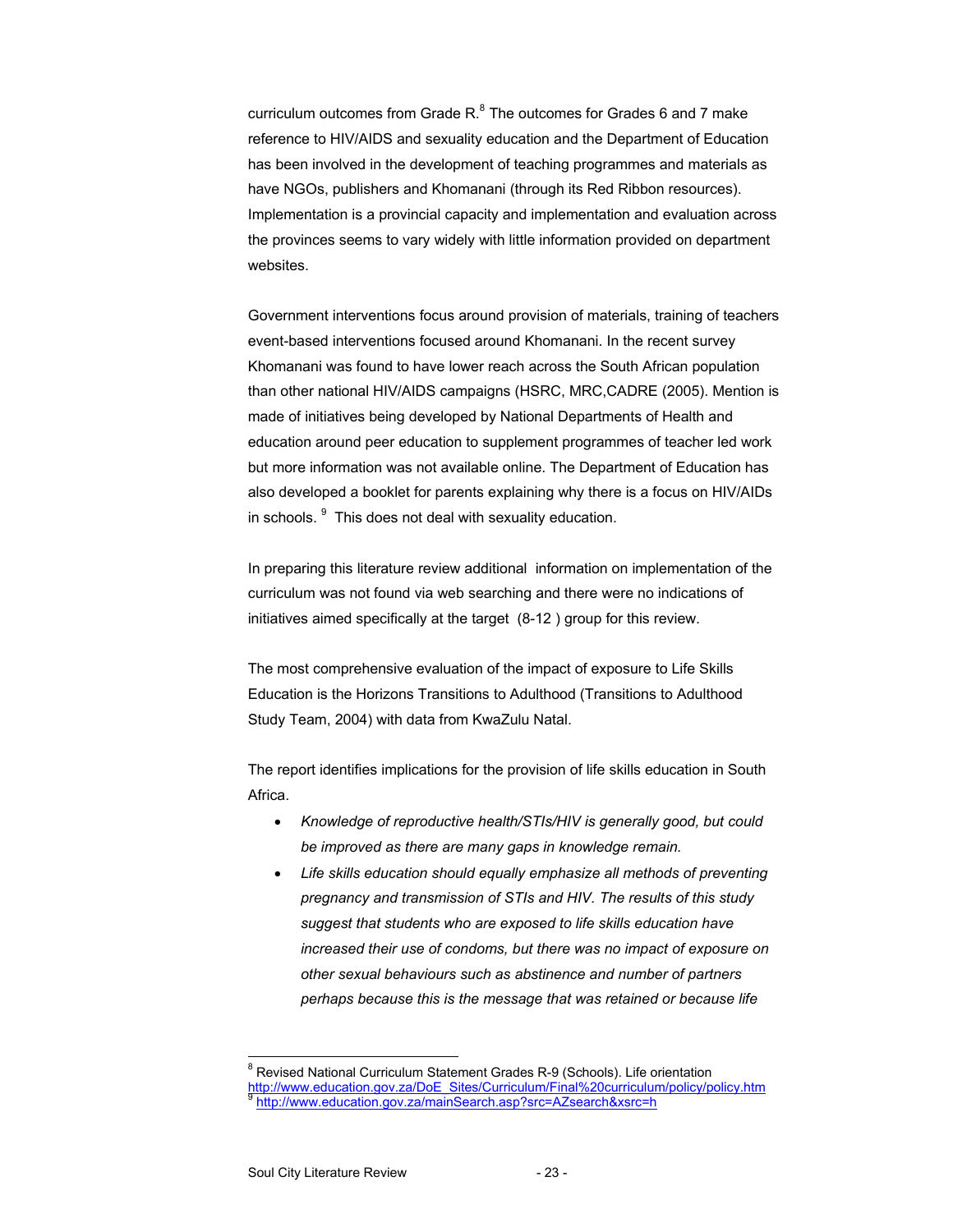*skills education is focusing on condom use and less on other means of preventing pregnancy, STIs, and HIV.* 

- *Life skills education should support secondary abstinence, which is already changing due to other factors. The results show that secondary abstinence has increased during the study time period. However, this change was not attributable to exposure to life skills education. Clearly youth view secondary abstinence as an important option and this behaviour should be supported through the life skills program.*
- *A gap in exposure to life skills education among the different racial groups needs to be further narrowed.*
- • *Life skills education should focus on younger youth. The results showed stronger effects among younger youth as compared to older youth, suggesting that life skills education should move more towards younger ages.*
- *Females have high knowledge, but are unable to act on that knowledge. Life skills education should focus on skills to overcome barriers to sexual behaviour change.*
- *There is a need to strengthen behaviour change among males.*
- *Life skills education should be tailored to the needs of different groups. This study revealed important differences in sexual behaviours by age, sex, and population group.*

(Transitions to Adulthood Study Team, 2004)

Most positions argue that life skills education has been inadequate in dealing with the urgency of the HIV/AIDS problem. as many of the studies referenced have noted. Additional reasons given for the lack of success given are that teachers have been reluctant to teach sexuality curricula, there are too few materials in the system, INSET programmes are not comprehensive or systematic enough and not all teachers are getting adequate training in PRESET.

InWent (Capacity Building International, Germany) in consultation with a range of stakeholders put forward strategies to respond to needs of learners and educators affected by HIV/AIDS. They argued that given the relative lack of success of thus far unworkable lifeskills/sexuality programme and the long term nature of developing and implementing a comprehensive approach in a contest of many pressing commitments, there needed to be two routes for strategic planning.

• A long term developmental approach to care counselling and prevention where the aim is behaviour change of learners, teachers, parent and others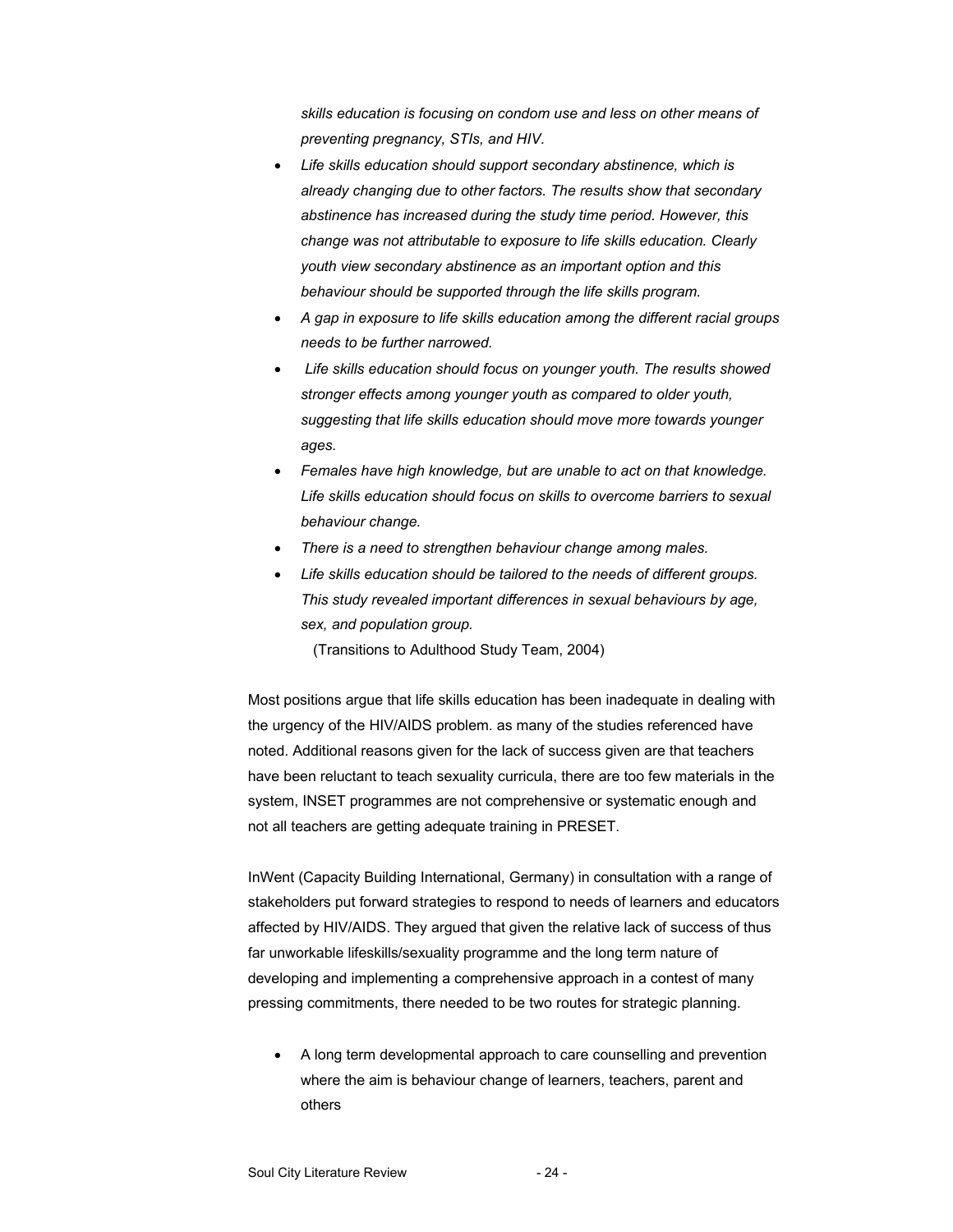• A more rapid short term humanitarian approach to saving lives now , keeping learners in school while supporting capacity to deliver on the longer-term behaviour change.

These recommendations address teacher capacity as well as complementary actions to address the urgency of the situation while the longer term, necessary but not sufficient, process of curriculum development and implementation takes place. They argue that it is important to realise that a new curriculum and `new teachers' is not an adequate response for HIV/AIDS prevention in the short term. There is a strong need for continued and scaled up interventions from a range of providers.

# **11. Effective interventions and best practices**

### *11.1 School-based and young person focused interventions*

Evaluations usually identify changes related to knowledge, values and attitudes which are important but rarely enable us to determining behaviour change Variations of success may be related to how the programme is implemented. Bringing about change in these close settings appears to be related to styles of teaching and the nature of facilitator action. I have tried to pull out programmes that have set themselves up to either specifically look at sexuality issues and not just HIV/AIDS prevention and have adopted methodologies that have based their educational approaches on critical thinking, talking to children and valuing their input, being age appropriate and providing support and training for appropriate facilitators.

Several publications and data bases provided reviews of literature or details of best practice programmes with varying definitions of best practice. Most given as examples below do not deal directly with the 8-12 year old group. There are many references to Soul Buddyz and Soul City but I have not focused on these. Examples quoted from South Africa are interventions with adults and older youth but are included because of their focus on gender, sexuality, communication issues. The publications or websites from which information is taken contain contact details for most programmes.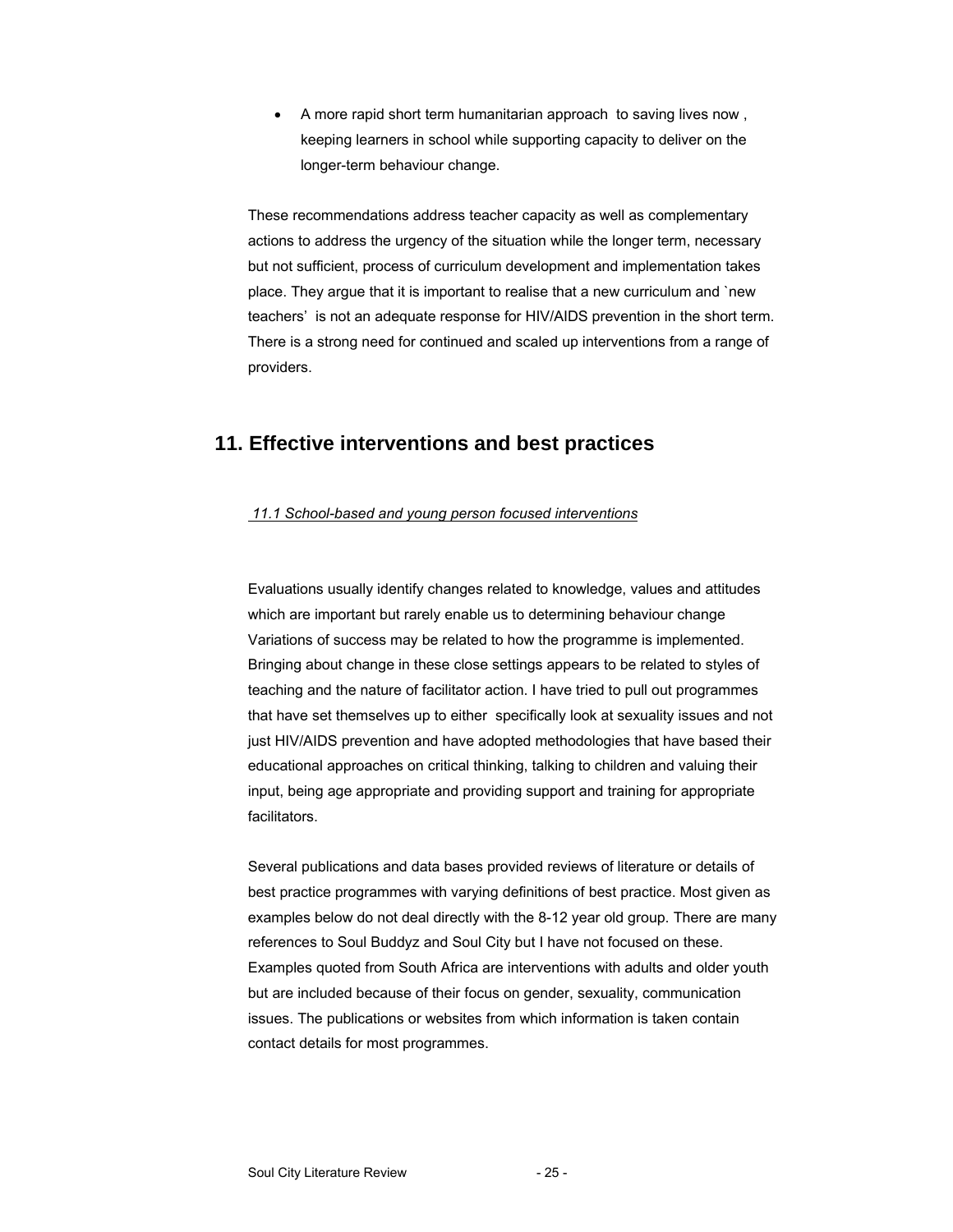UNAIDS provide a useful summary of their definition of best practices in school aids interventions.

Best practices in school-based interventions include:

- *Creating a partnership between policy-makers, religious and community leaders, parents, and teachers, and using this partnership to set sound policies on AIDS education*
- *Designing a good curriculum and/or a good extracurricular programme, adapted to local culture and circumstances, and with a focus on life skills rather than biomedical informationTeaching primary and secondary students to analyse and respond to social norms, including understanding which ones are potentially harmful and which ones protect their health and well-being*
- *Good training, both for the teachers themselves and for peer educators young people from the same age group, specifically selected to educate their friends and acquaintances about AIDS*
- *Starting HIV prevention and health promotion programmes for children at the earliest possible age, and certainly before the onset of sexual activity. Effectively, this means that age-appropriate programmes should start at the primary school level.*

# *UNAIDS (2000:172)*

Their database contains many examples of programmes, particularly peer learning interventions with sufficient details of difficulties experienced and lessons learned<sup>10</sup> with contact details. A few are highlighted below.

- **Skills for Healthy Relationships (Canada)** Schools-based interventions and services **aimed at** children and young people (14 yr olds)
- **Peer Educators for Young People (Denmark)** The main objective was to develop a programme of peer educators to increase young people's knowledge about sex and thereby enable them to make their own decisions about sexual activity and its consequences.

<sup>10</sup> UNAIDS (2000) *Summary Booklet of Best Practices*, Issue 2, UNAIDS, Geneva. Available from www.umich.edu/~spp638/Coursepack/prog-**bestpractices**.pdf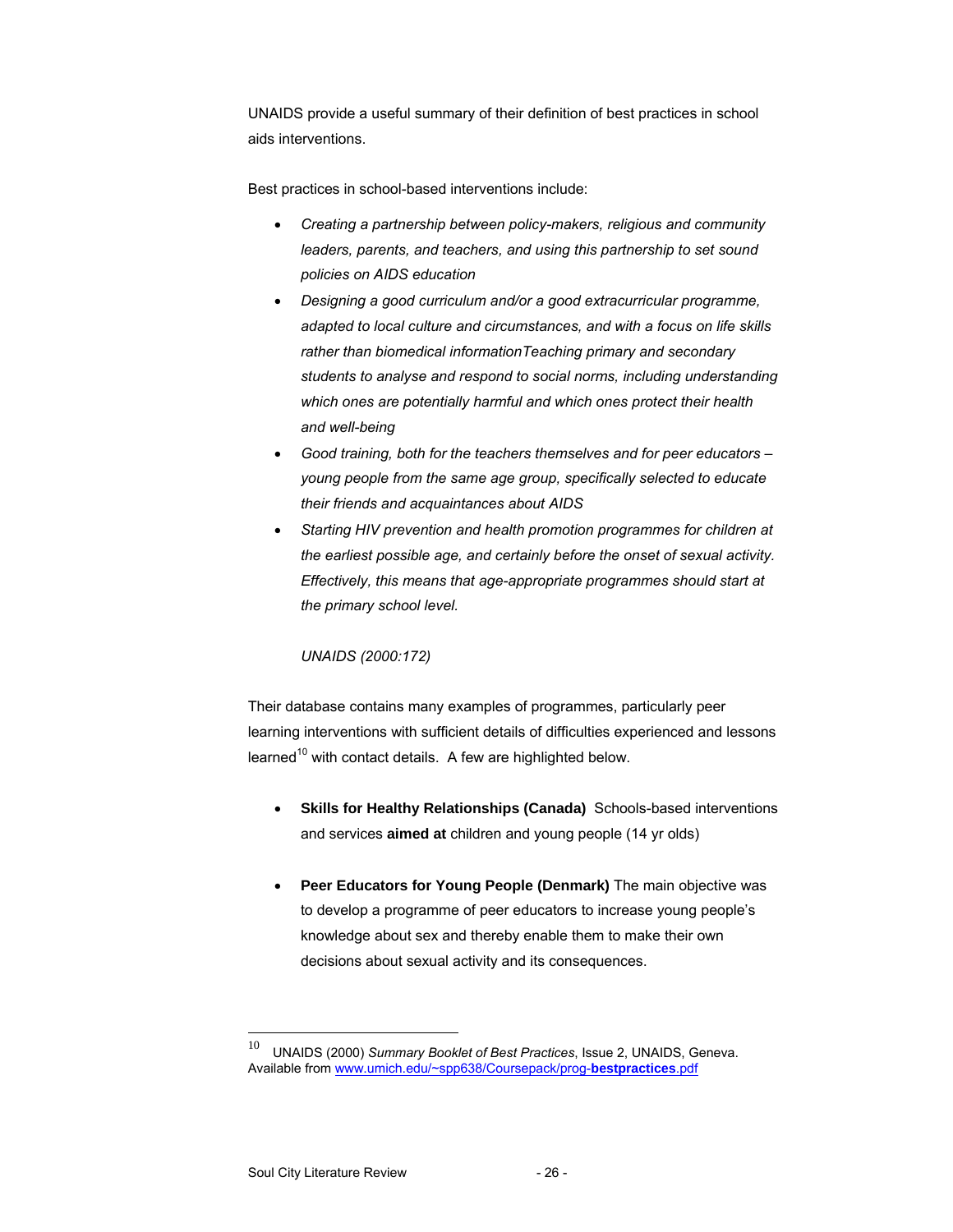- **Save Your Generation Association (Ethiopia)** The main objective was to change the health behaviours, including the sexual behaviour, of outof-school young people in Ethiopia through peer education, through participatory and entertaining means, like puppet shows, dramas, and songs, The project takes into account young people's need for income by including income-generating activities along with its health message.
- **Mathare Youth Sports Association (Kenya)** Mathare is the largest slum area in the Kenyan capital, Nairobi. MYSA began in 1987, when a football league was formed with the dual purpose of carrying out environmental clean-ups and organizing sporting activities. A decade later, it was Africa's largest football club (410 boys' teams and 170 girls' teams). The aim is to promote social responsibility and leadership both on and off the field. MYSA has been training its footballers to be peer educators about HIV. The adolescents stress abstinence from sex; but for those who are sexually active, they emphasize the importance of using condoms and staying faithful to one partner. MYSA peer educators talk about the problems of boy–girl relations, particularly the problems that arise when boys base their self-esteem on sexual conquests, and girls base theirs on having boyfriends. Peer educators aim to provide information and improve communication skills, with the goal of changing values and attitudes.
- **Zigzaids** Reports on a game for young people (evaluated with 10-12 yr olds) where they must answer questions and justify choices. I was unable to locate both reviews mentioned but Leeds Database commented on the poor quality of articles. Several references to board games for young people came up in the literature but there were no indications of quality or usefulness as possible catalysts for discussion in sexuality education.
- **DramAidE** Is an example of an innovative, favourably reviewed initiative in lifeskills development (see Harvey *et al* 2000). This is a South African intervention aimed at high school students, teachers and communities. It builds on participatory learning theories of Paulo Freire and Augusto Boal. For young people in schools a play is presented and students are given an opportunity to attend drama workshops to develop their own plays through participatory techniques to be presented at an open day with drama song and dance. It is based at University of KZN, Durban. Evans, et al (1998) describe a complimentary project in the UK. (See Kelly, Parker and Oyosi (2001:48) for more discussion.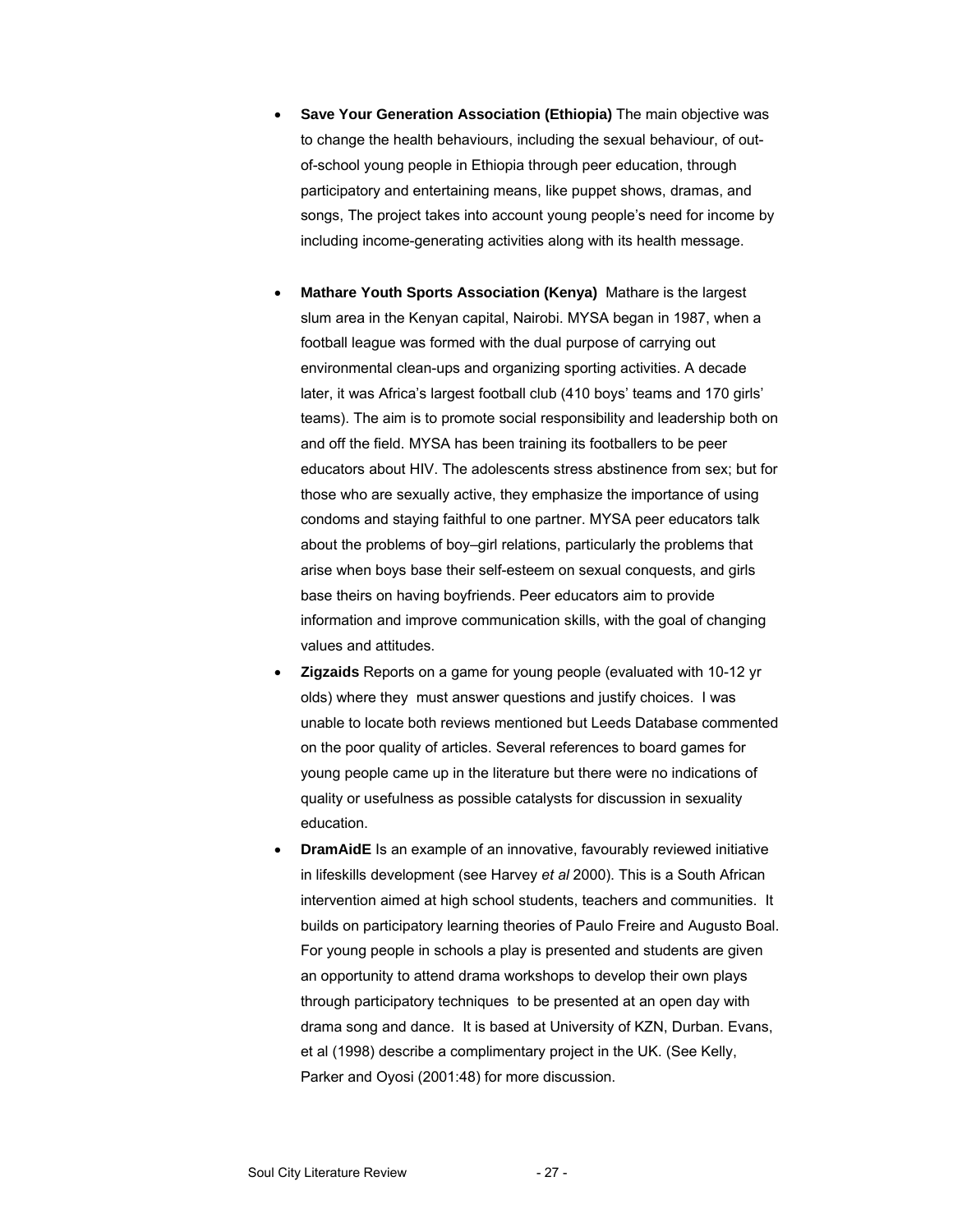• **Stepping Stones** Stepping Stones is a peer-group, participatory method of workshopping negotiation and decision-making skills for youth based on a social learning theory model. They aim to empower participants to increase control over their sexual relationships and focus on `axes of differences' in communities e.g. age and gender. Originally used in Uganda, it was adapted for the South African context by the Medical Research Council and the Planned Parenthood Association in 1998. They also focus on gender roles and gender violence. Key features of the programme are a focus on all sections of the community. Paine et al (2002) provide information on Stepping Stones in the Gambia.

There are many other programmes and different stages of development but I did not have sufficient time to locate documents about their scope of these interventions. Kelly, Parker and Oyosi (2001:49) provide brief information of several initiatives. Church-based groups e.g. *Scripture Union* and *Youth for Christ* have a wide range of activities and both endorse abstinence in relation to HIV/AIDS protection.

Although the to programmes are not identified (common practice in journals), Warwick and Aggleton, 2004 and Campbell and McPhail (2002) provide evaluations of peer education programmes that contain useful discussions of both effectiveness and difficulties in working with sexuality and young people.

### *11.2 Community actions*

The Leeds Health Education Database of Community-based programmes for controlling AIDS and STDs and provides a summary of interventions. None of the programmes included specifically targets young people in this age group and meet with varying degrees of success in meeting objectives. There are some more interesting discussions of approaches and successes related to a range of target groups.11

Community-based behavioural interventions are numerous but have largely not shown themselves to be effective in the developing world in terms of prevention of STDs/HIV (as measured by self-reported condom use and knowledge of HIV).

<sup>&</sup>lt;sup>11</sup> Leeds Health Education Database (2003). Interventions to control AIDS and Sexually transmitted diseases. Retrieved 15 /12/05 from http://www.hubley.co.uk/db-aids.htm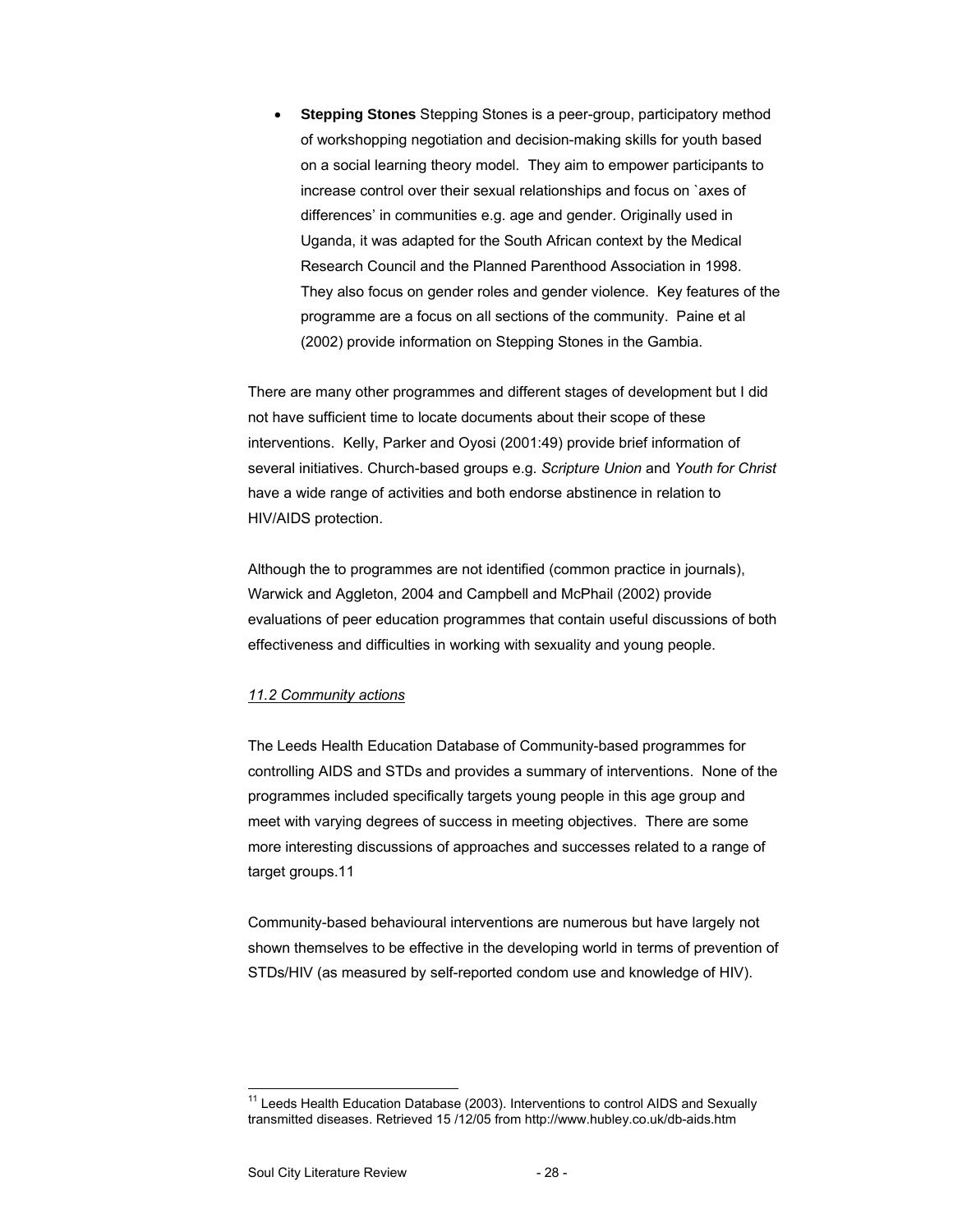Some examples of good practice are also suggested by the World Bank 2003. These interventions were not based in schools and do not deal directly with the SoulBuddyz age group but some deal with groups where the ages overlap and are examples of broader community interventions in relation to sexual health.

**Straight Talk Foundation: Uganda** The Straight Talk Foundation has a print media and outreach campaign that began in 1993 with the Straight Talk newspaper. The overall aim of the program is to increase adolescents' (and adults') understanding of adolescent sexuality and reproductive health. It also aims to promote safer sex and the development of life skills, as well as to raise awareness of child and adolescent rights. The program targets 10- to 14-year-olds with the Young Talk newspaper and 15- to 19-yearolds with the Straight Talk newspaper. An evaluation of the program has shown that the majority of adolescents have access to and read the newspapers and listen to the radio shows, and this is raising awareness of important adolescent sex and reproductive health issues. The Straight Talk program has directly responded to the information needs of adolescents, and its work is increasingly recognized and appreciated by the government.

#### **Copperbelt Health Education Project (CHEP): The In-School Program:**

**Zambia** The Copperbelt Health Education Project (CHEP) focuses on health education and HIV/AIDS prevention in the Copperbelt province of Zambia. CHEP has focused its efforts by working under three specific target program units: The in-school program is CHEP's largest program in terms of reach and resources and, together with the out-of-school youth program, represents the core of CHEP's work. The in-school youth program comprises children and youth aged 3 to 35 years in preschools, basic schools, secondary/high schools, colleges, universities, as well as children with special needs. The main goal for the inschool program is to ensure that children and youth form and maintain behaviours that will not put them at risk of contracting STDs and HIV. The main components of the in-school program include Anti-AIDS Clubs, the Sara Communication Initiative, Education Through Entertainment, Games for Life, and youth-friendly health services.

**Planned Parenthood Association of Zambia (PPAZ), Family Life Movement of Zambia (FLMZ), and Swedish Association for Sexuality Education (RFSU): Kafue Adolescent Reproductive Health Project (KARHP), PeerEducation Through Family Life Education Clubs** KARHP is a multifaceted school-, community-, and clinic-based intervention that began in 1997 in the Kafue district of Zambia. The overall aim of the program is to develop strategies for the delivery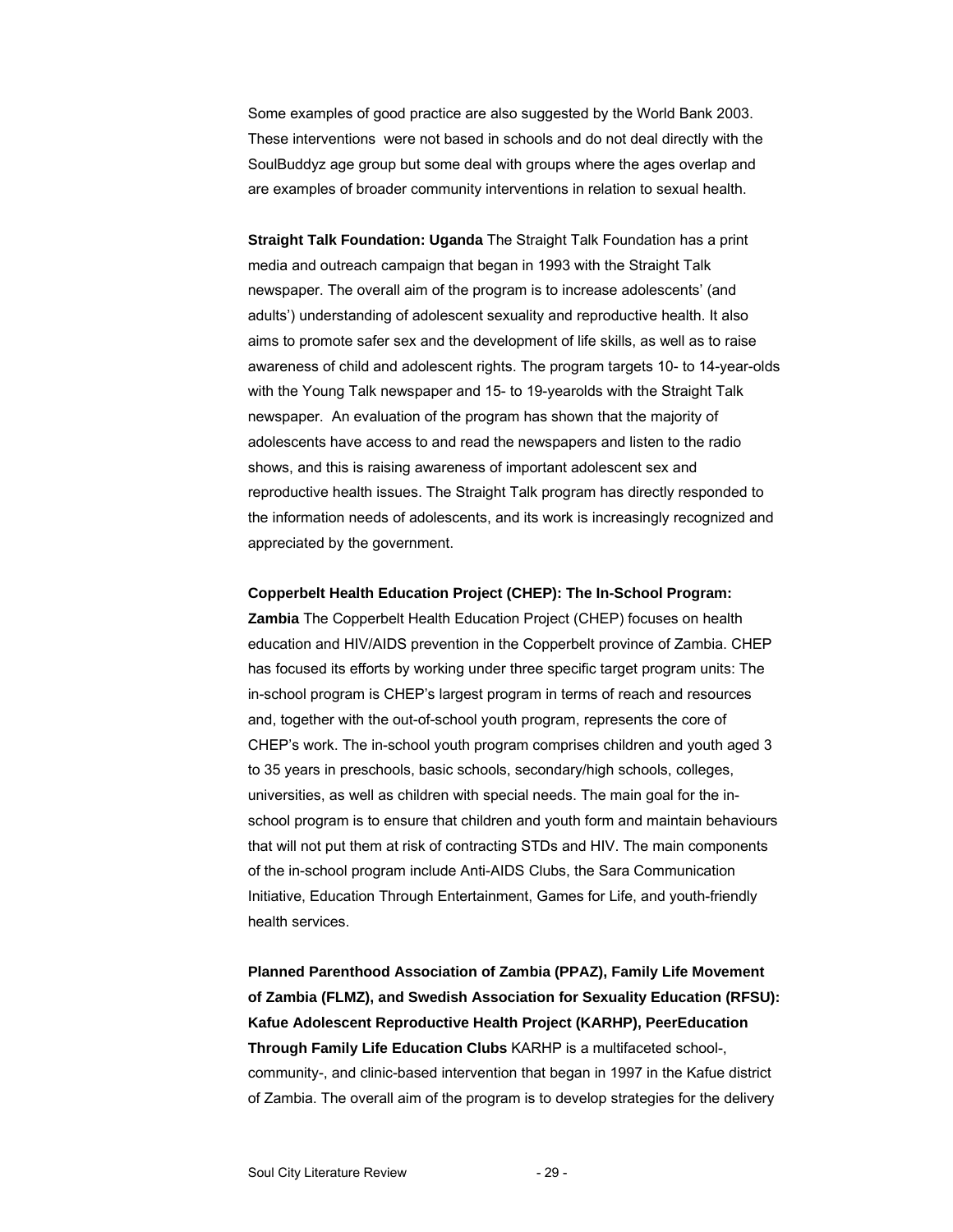of sexual and reproductive health (SRH) and family life education (FLE) information and services to in-school youth between 10 and 24 years of age. To achieve this, the program adopted an approach called "triple Ps": peers, parents, and providers. Trained peer educators, parent-elder educators, and health providers act as channels to deliver SRH and FLE information and services to inschool youth, as well as to mobilize and sensitize the wider community. The program is now under the control of the District Offices of the Zambian Ministry of Health, Ministry of Education, and Ministry of Community and Social Development.

#### **Africare: Adolescent Reproductive Health Project; AIDS Action Clubs In**

**Schools Zimbabwe** The clubs target youth aged 10 to 24 years in both primary and secondary schools. The goal of the program is to contribute toward a reduction in the transmission of HIV/AIDS through effectively reaching adolescents with reproductive health information and promoting positive attitudes and behaviour. The project has two main components: AIDS Action Clubs, which involve peer education, life skills training, and awareness of child abuse, and income generation activities to promote self sufficiency.

**Midlands AIDS Service Organisation (MASO): Youth Alive Initiatives Project: Zimbabwe`** The Midlands Aids Service Organisation (MASO), a Zimbabwean NGO, started the Youth Alive Initiative Project in 1996. The program targets 10- to 24-year-old, in- and out-of-school youth in urban and rural areas of the Midlands province of Zimbabwe. It aims to encourage safer sexual practices among youth, reduce the prevalence of HIV/AIDS in the general population, and promote positive living among people who have been infected and affected. To achieve these aims, volunteer teachers are trained to lead youth clubs. Young people become members of the clubs voluntarily, and those who attend are trained by the teachers in peer education and adolescent sexual and reproductive health issues. These youth then disseminate information among their peers to encourage life skills development, communication, and behaviour change. This dissemination takes place either on a one-to-one counselling basis or during outreach activities. These activities involve performances for youth and other community members

**loveLife** loveLife is one of the largest and most ambitious HIV prevention efforts in the world today. The program aims to reduce the incidence of HIV among 15- to 20-year-olds in South Africa by at least 50 percent over the next five years and is a brand-driven, national program targeting 12- to 17-year-olds. It focuses on reducing the negative consequences of premature and adolescent sex by promoting sexual health and healthy lifestyles for young people. Its program

.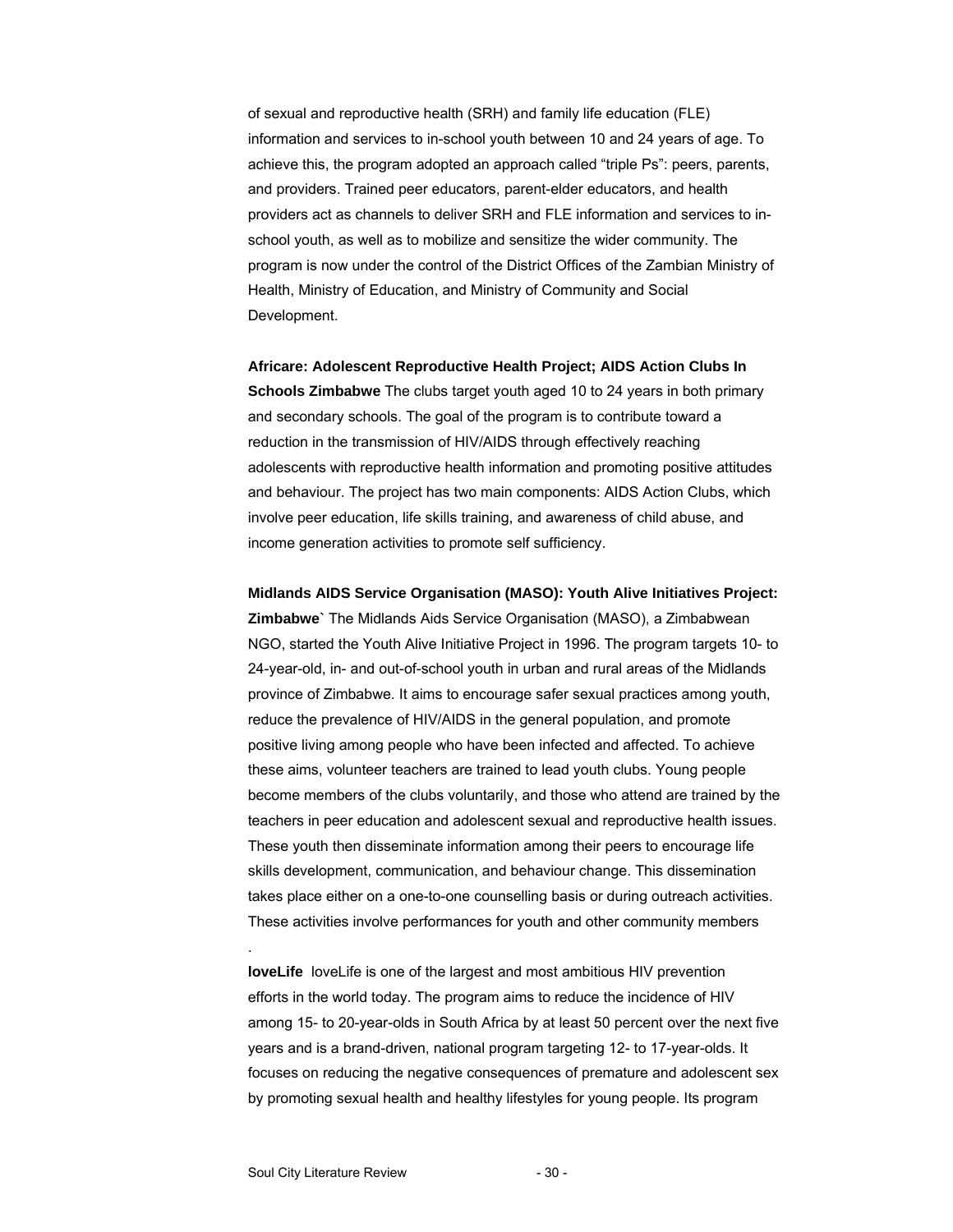consists of three main components, a media campaign that includes television, radio, and print advertising, a social response that includes the establishment of youth centres and adolescent-friendly clinics and a research component that informs the development of the program and undertakes evaluation and monitoring. Although well reviewed in this study, there has more recently been concern about the programmes impact and efficiency.

# **13. Conclusion**

Although I attempted to stay within the bounds of sexuality issues related to young people in the 8-12 age group, the lack of data specific to this group made it necessary to examine research for the older group which was usually post-15. The danger is in selection from a large literature in possibly conflating the diversity of young peoples experiences across contexts.

Young people in the target age group are the group that is currently less affected than other groups. They are however on the brink of moving into the age group that is most disproportionally affected by HIV/AIDS (especially for young women). Increasingly studies are advocating interventions with this age group that prepare them better for protecting and handling themselves in relation to HIV/AIDS. Education policy makers are responding by broadening the Life Orientation curriculum to extend it to this group. Despite an emerging call for the necessity for intervention there are many issues and potential barriers to change to consider in advocating for a focus on sexuality and, in so doing, challenging the sexual behaviour that arises from current dominant notions of sexuality.

Arguing from the perspective of human rights-based framework and specifically addressing policy in the UK, Aggleton and Campbell (2000) report on international consensus-building initiatives to develop normative statements describing the principles of effective work in the fields of health promotion. They refer to The Ottawa Charter for Health promotion, the Adelaide Declaration and the Jakarta Principles all targeting public policy for health and well-being. HIV/AIDS (UNAIDS) emphasises the rights of young children to information and other resources to protect themselves against infection (UNAIDS, 1997)

While the South African Constitution has been developed within rights-based framework young peoples' expressions of what they want and need to know in order to negotiate the sexual world are currently not being provided adequately. Current power relationships make it difficult for girls to influence when and how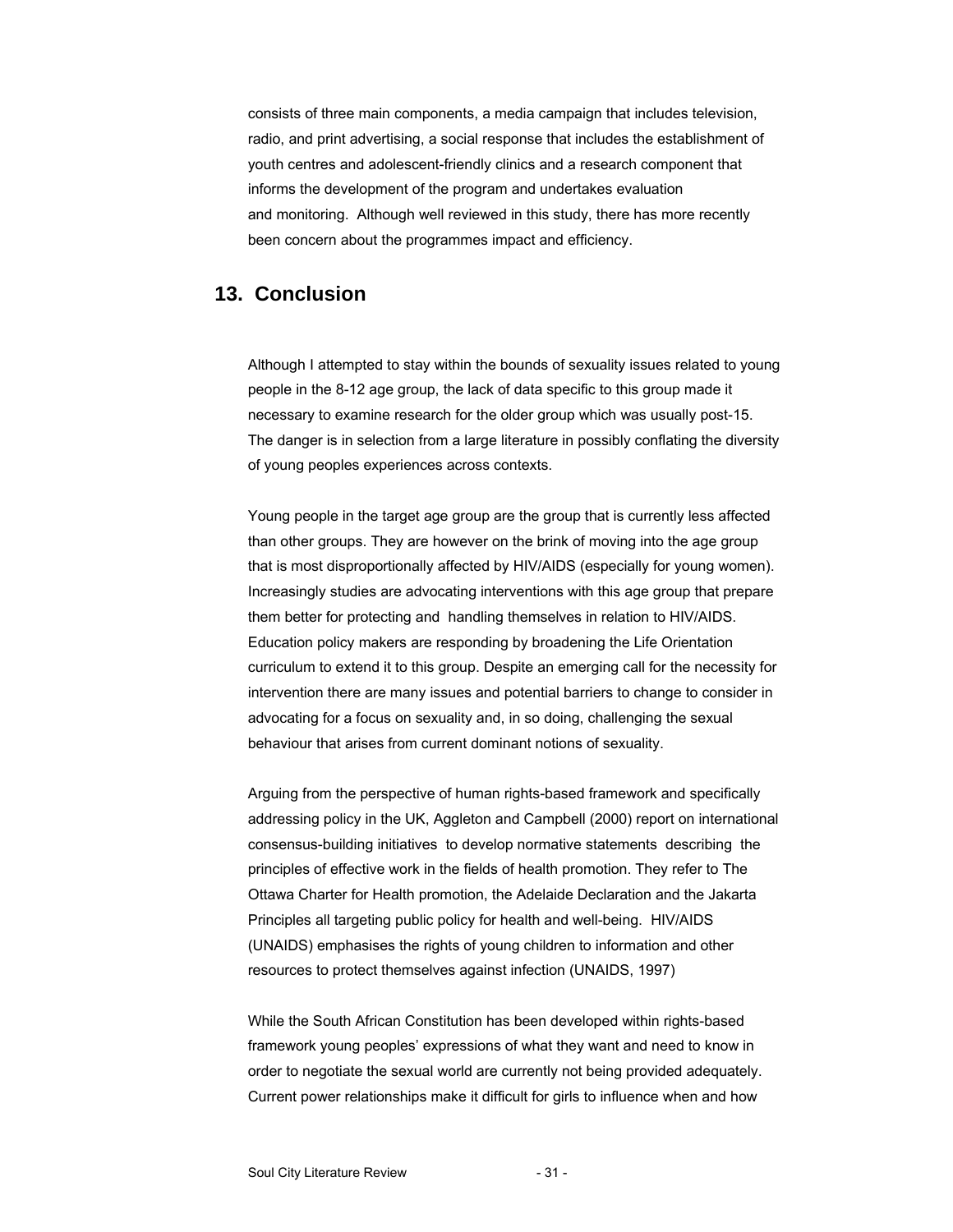sex occurs and it is the current gender-based power relationships that need to be the target of intervention. This requires change in sociocultural norms, values and practices that promote gender stereotypes and power imbalances between men and women. It is unlikely that this change will occur without strong role modelling of alternative masculinities and femininities. It is clear that currently some in the schooling context and many adults in the community are not providing this for young people. Addressing the sexual health school ethos and relationships amongst staff and young people is vital.

Research with young people indicates that they are affected by the mixed messages they receive about sexuality, sexual behaviour and HIV/AIDS from the world around them, which range from mixed messages about limiting partners, use of condoms, the existence of AIDS and pressures of an increasingly materialistic culture. Teachers in South Africa and elsewhere struggle to mediate these mixed messages, struggle with information and misinformation and deliver sex education in ways that tries to appease multiple stakeholders (parents and government) but does not seem to meet the needs of many young people. Interventions from other sources are urgently needed while attempting to provide the support that keeps children in school and improve the learning they are offered.

There is an untested assumption that parents object to their children being taught about sexual education while simultaneously parents talk of their feelings of inadequacy in not knowing how to help or speak to their young children. There are also concerns that to teach children about sex will encourage them to have more of it despite research to the contrary (see UNAIDS, 1997)

Interventions with young people in Africa highlight pedagogic issues as of being importance in affecting the perceived success and reception of sexuality programmes and possibly their outcomes. Sexuality education focusing on examining gender, constructions of sexual identity and the critical thinking and empowerment which are crucial for their success (Campbell *et al*, 2005 ) require methodologies emphasising self- reflection. Some reports indicate that young people more used to didactic styles of teaching initially have difficulties with knowing what is expected of them in open-ended discussion and reflective questions and many teachers are uncomfortable and unfamiliar with working in this manner. However, in the right context young people are eager to talk and eager for information. Teachers also indicate that they are not comfortable with discussing sex and sexuality. Reviews of Life Skills programmes indicates that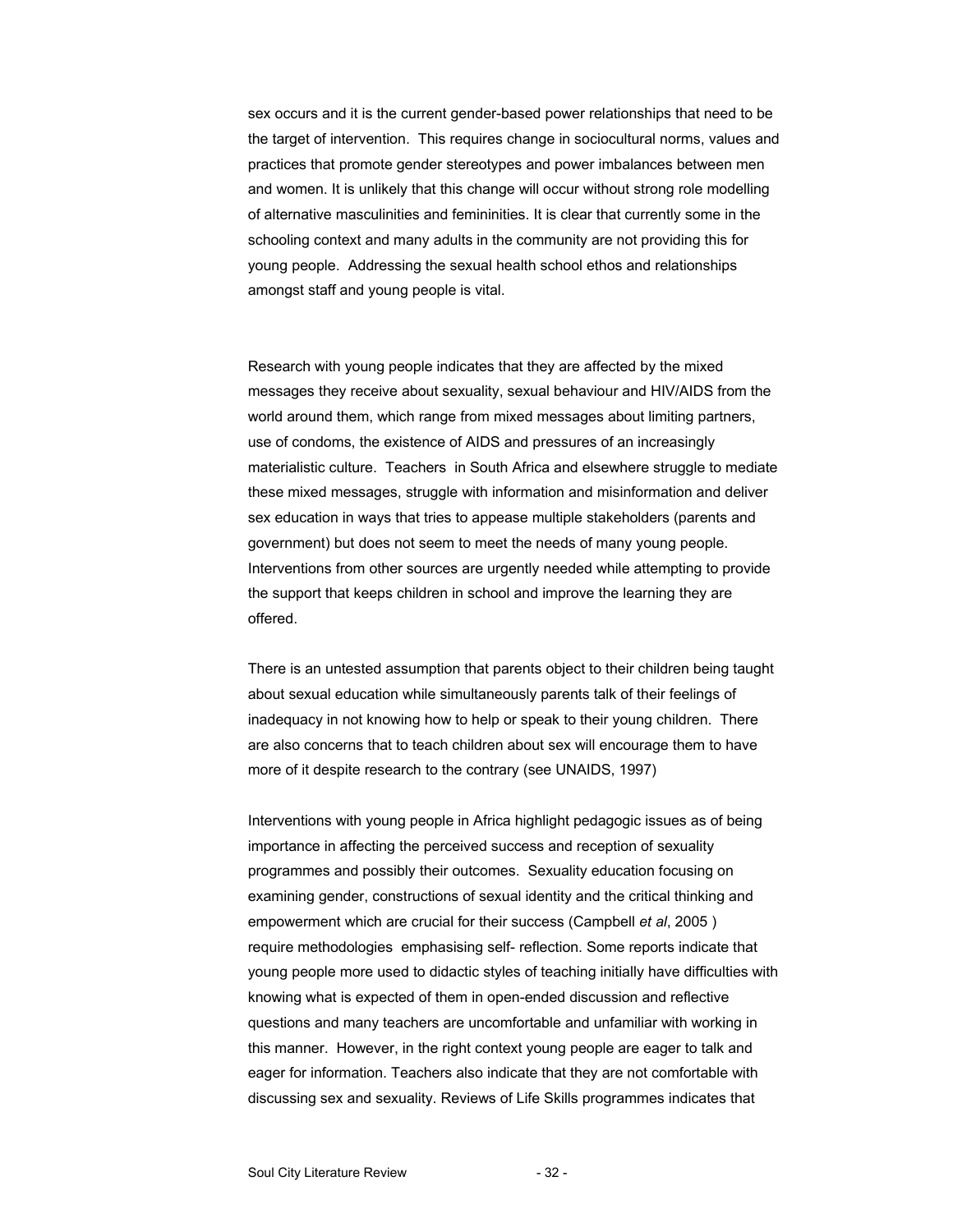they often work with the aspects of programmes requiring knowledge (the biomedical frameworks) but are less comfortable and able to work with skills (conflict and negotiation) and discussions of sex and sexuality. Trusted and welltrained outsiders and peers seem to do this better. Outside facilitators are often better received and may be more skilled and messages from TV and radio are well-received.

One-off events or lessons appear to have limited impact and there is a need to develop contexts where young people can exercise some leadership in relation to programmes aimed at them and where their input is valued. Many of the life skills and sexuality education programmes have been developed based on classic cognitive and behavioural theoretical frameworks that have informed many western and other international approaches to sex education over the past decade (Moote and Wodarski 1997). These models do not adequately deal with how decision making processes are influenced by factors embedded in cultural meaning systems in different contexts (Mlungwana, 2001). This debate can and is used as an argument to either advocate resistance to the programmes because of this or to argue that it is important for a `new' culture of response to be built up so that each new safe sex act doesn't have to be negotiated (Ntlabati *et al* 2001). As these negotiations are weighted in favour of males at present sexuality and sexual health programmes have to focus on trying to facilitate such change while simultaneously proving coping strategies for dealing and living in the present.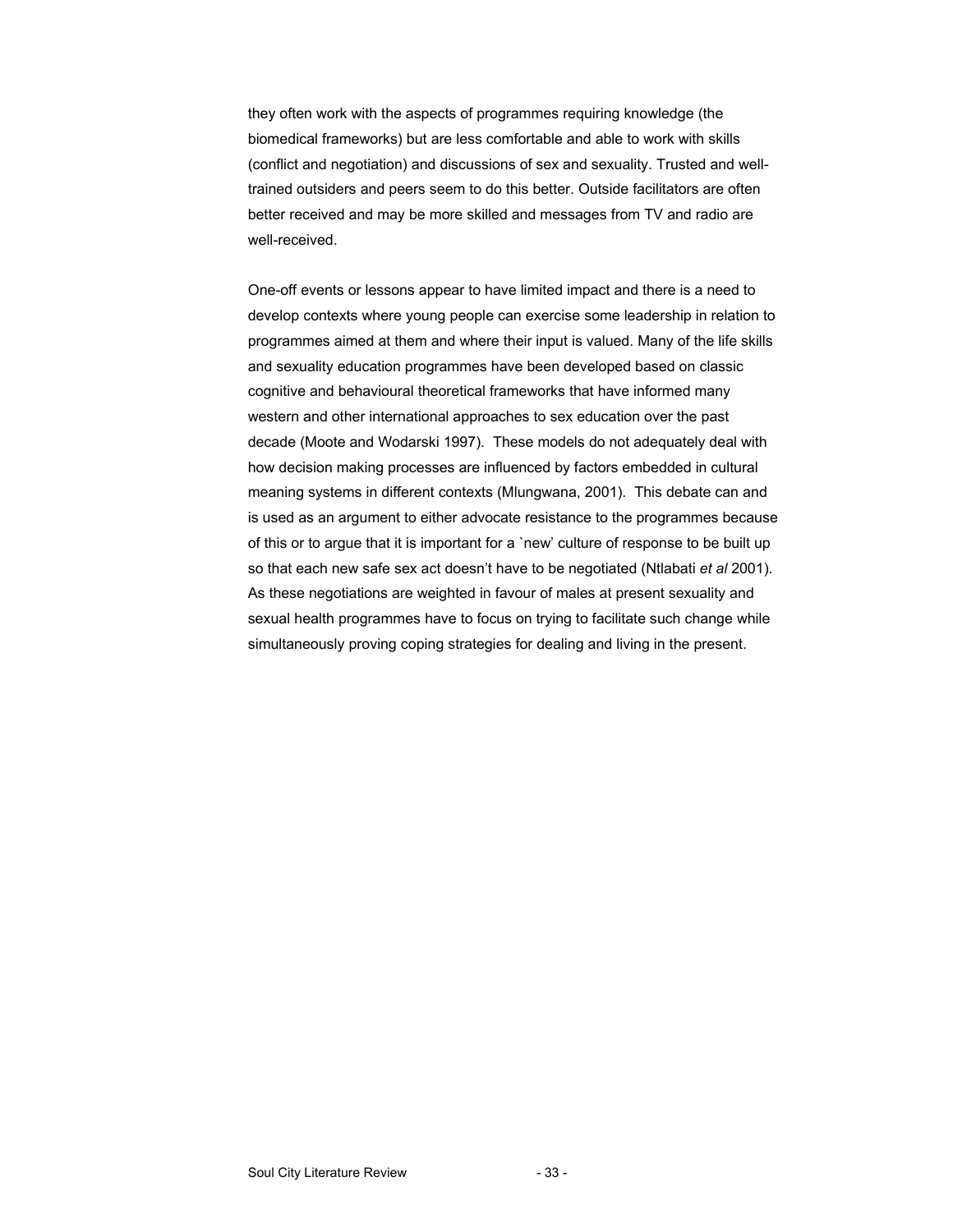# **14. References**

- Aggleton, P. & Campbell, C. (2000). Working with young people-towards an agenda for sexual health. *Sexual and Relationship Therapy*, 15,3. 283-296.
- Badenhorst, C. (2003). *Children and HIV/AIDS in South Africa: A Literature Review*. Unpublished report commissioned by Takalani Sesame, SABC. 18 November 2003.
- Bernardi, L. (2002). Determinants of individual AIDS risk perception: knowledge, behavioural control and social influence. *African Journal of Aids Research*, 1,2
- Bohmer, L. & Kirumira, E. (2000). Socio-economic context and the sexual behaviour of Ugandan out of school youth. *Culture, Health and Sexuality*, 2,3 269-285.
- Campbell, C. & MacPhail, C. (2002). Peer education, gender and the development of critical consciousness: participatory HIV prevention by South African Youth. Social *Science and Medicine.* 55. 331-345.
- Campbell, C., Foulis, C.,Maimane, S. & Sibiya, Z. (2005). Theimpact of social environments on the effectiveness of youth HIV prevention: A South African case study. *AIDS Care* 17,4 471-478.
- Department of Education (2001). *Protecting the Right to Innocence: The Importance of Sexuality Education.* Report of the Conference on Sexuality Education (19-21 August 2001).
- DoE (2003). HIV/AIDS in your school : What every parent needs to know Retrieved from 11/01/2005 from http://www.education.gov.za/mainSearch.asp?src=AZsearch&xsrc=h
- DoE (n.d.) *Revised National Curriculum Statement Grades R-9 (Schools). Life orientation.* Retrieved 5/1/2005 from

http://www.education.gov.za/DoE\_Sites/Curriculum/Final%20curriculum/policy/poli cy.htm

- DoH/MRC/WHO (2003). *Health Environments for Children: A report on events in South Africa to Observe World health Day April 2003*, Pretoria: Medical Research Council.
- Evans, D., Rees,J., Okagbue, O. & Tripp, J. (1998). Negotiating sexual intimacy A PAUSE develops an approach using peer-led, theatre-for –development model in the classroom. *Health Education*. 98, 6 230-239
- Fikelela AIDS Project (2005). Youth and Sexuality Research Ages 12-19 years in the Diocese of Cape Town South Africa. Retrieved 10/1/2006 from www.fikelela.org.za/downloads/ fikelela\_aids\_project\_research.pdf
- Fox, S., Oyosi, S. and Parker, W. (2002) *Children, HIV/AIDS and Communication in South Africa: A Literature Review***.** CADRE.
- Gwanzura-Ottemőller, F. & Kesby, M. (2005). `Let's Talk About Sex, Baby…': Conversing with Zimbabwean Children about HIV/AIDS. *Children's Geographies*. 3,2 201- 218.
- Hallam, K. (2005). Gendered socioeconomic conditions and HIV risk behaviours among young people in South Africa. *African Journal of Aids Research*, 4, 1 37-50
- Harrison, A. (2005). Young people and HIV/AIDS in South Africa: Prevalence of infection, risk factors an social context. In S. Abdool Karim & Q. Abdool Karim (Eds). *HIV/AIDS in South Africa*. Cape Town; Cambridge University Press.
- Harrison, A. (2002). The school dynamics f adolescent risk for HIV: using research findings to design a school-based intervention. *Agenda,* 3:43-52.
- Harvey, B., Stuart, J and Swan, T (2000). Evaluation of a drama-in education programme to increase AIDS awareness in South African high schools: a randomized community intervention trial. *International Journal of STD and AIDS*. 11,2:105-11
- Human Sciences Research Council (2002a) Nelson/Mandela/HSRC study of HIV/AIDS: South African National HIV Prevalence, Behavioural Risks and Mass Media. Human Sciences Research Council Publishers, Cape Town.
- InWEnt (2003). *HIV/AIDS and Teacher Education: synopsis of observations and principal conclusions.* Consultation on HIV/AIDS and Teacher Education in East and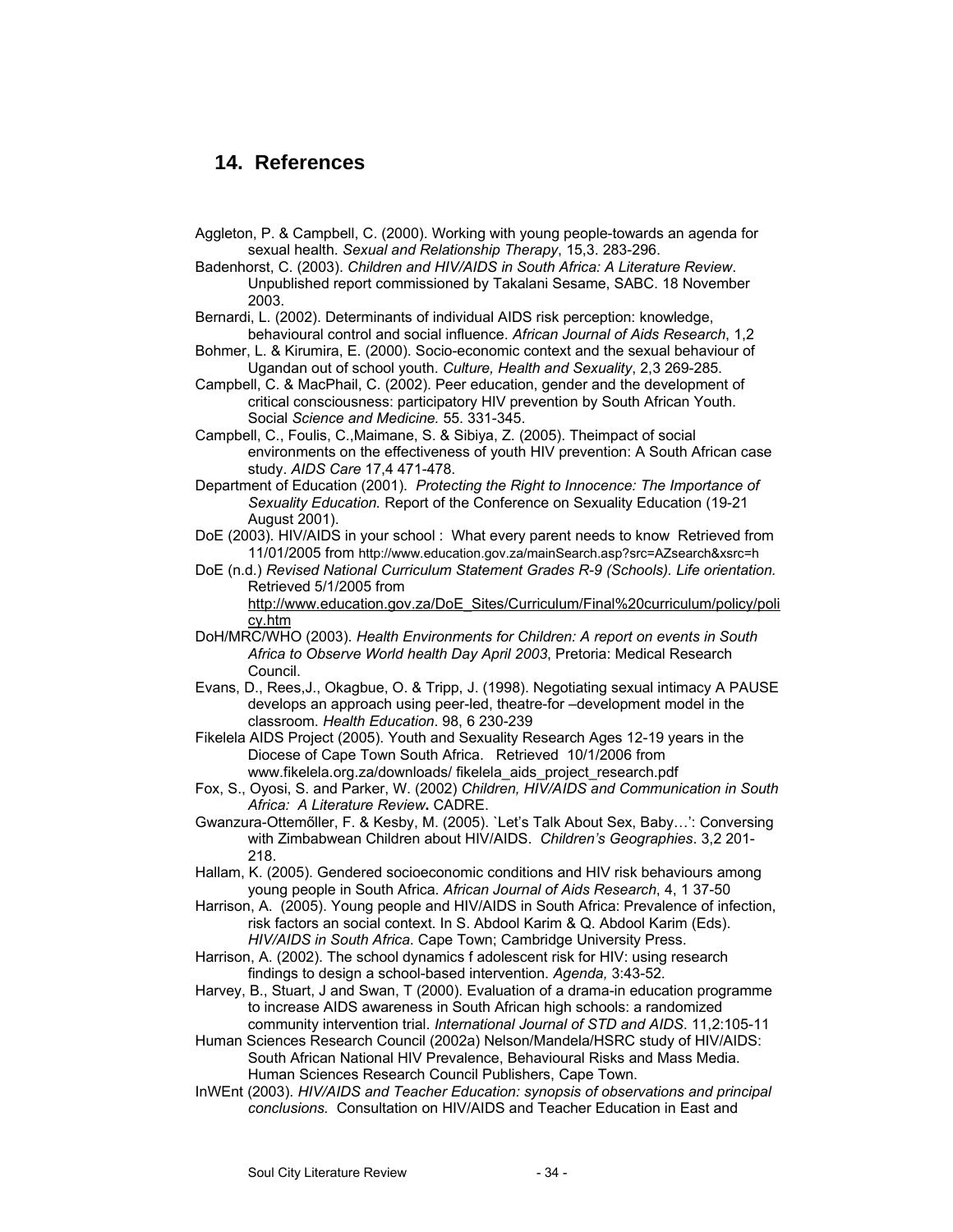Southern Africa, Kopanong Conference Centre, Benoni/Johannesburg, 28-30 October 2003. Retrieved 10/1/06 from

http://hivaidsclearinghouse.unesco.org/ev\_en.php?ID=3147\_201&ID2=DO\_TOPIC

- Ireland, E and Webb, D. (2001). No Quick Fix: A sustained response to HIV/AIDS and children. Report of the International Save the Children Alliance. Retrieved from www.savethechildren.org.uk
- Kelly, P., Parker, W. and Oyosi, S. (2001) Pathways to Action: HIV/AIDS Prevention, children and young people in South Africa. CADRE and Save the Children.
- Kesby, M. (2000). Participatory diagramming as a means to improve communication about sex in rural Zimbabwe: a pilot study. *Social Science and Medicine*, 50. 1723-1741.
- Manzini, N. (2001). Sexual initiation and childbearing among adolescent girls in KwaZulu Natal, South Africa. *Reproductive Health Matters.* 9, 17. 44-52.
- McPhail, (2003). Challenging dominant norms of masculinity for HIV prevention. *South African Journal of AIDS Research*, 2,2 141-149.
- Milton, J. (2003). Primary School Sex Education Programs: views and experiences of teachers in four primary schools in Sydney, Australia. *Sex Education* 3,3.241-256
- Mlungwana, J. (2001) Cultural dilemma in Lifeskills education in KZN: Umbonambi Primary School Project. Paper presented at the AIDS in Context conference, Johannesburg, April. South African History Archive Trust, University of the Witwatersrand.
- Moote, G.T. and J.S. Wodarski. 1997. The acquisition of Life Skills through adventurebased activities and programs. A review of the literature. *Adolescence.*  32(125):143-67.
- Nduna, M., Jama, N. and Jewkes, R. (2001) Stepping Stones Preliminary Findings. Paper presented at the AIDS in Context conference, Johannesburg, April. South African History Archive Trust, University of the Witwatersrand.
- Ntlabati, P.,Kelly, K. & Mankayi, A. (2001). The First Time: An Oral History of Sexual Debut In A Deep Rural Area. Paper presented at the AIDS in Context conference, Johannesburg, April. South African History Archive Trust, University of the Witwatersrand.
- Nyanzi, S. (2004). Porno, Peers and Pleasure: Pertinent Sources of Sexuality Education for Adolsescents in Sub-Saharan Africa. *Sexuality in Africa Magazine* 1, 2. Retrieved 5/1/06 from
- http://www.arsrc.org/resources/publications/sia/dec04/viewpoint.htm Paine, K et al (2002). Before we were sleeping, now we are awake': Preliminary
- evaluation of the *Stepping Stones* sexual health programme in the Gambia. African Journal of Aids Research, 1,1 39-50.
- Parker, W. (2004). *Re-thinking conceptual approaches to behaviour change: the importance of context.* Retrieved 12/12/2005 from www.cadre.org.za/pdf/pdf/CANBehaviour.pdf
- Pattman, R. & Chege, F. (2003a). *Finding our Voices: Gendered and Sexual Identities and HIV/AIDS in Education.* UNICEF:Nairobi.
- Pattman, R & Chege, F. (2003b). `Dear diary I saw an angel, she looked like heaven on earth': Sex talk and sex education. *African Journal of AIDS Research*. 2, 2.103- 112.
- Pattman, R. (2005). `Boys and girls should not be too close:' sexuality , the identities of African boys and girls and HIV/AIDS education. *Sexualities* 8, 4. 501-520
- Reddy, P. et al. (2003). *Programming for HIV Prevention in South African Schools. Horizons research Summary.* Washington D.C.: Population Council.
- Save the Children. (2002). Childhood Challenges: South Africa's children, HIV/AIDS and the corporate sector. Save the Children UK, Arcadia, Pretoria
- Skinner, D. (2001). How the youth in two communities make decisions about using condoms. Paper presented at the AIDS in Context conference, Johannesburg, April. South African History Archive Trust, University of the Witwatersrand.
- Thorpe, M. (2001). Shifting discourse Teenage masculinity and the challenge for behavioural change. Paper presented at the AIDS in Context conference, Johannesburg, April. South African History Archive Trust, University of the Witwatersrand.
- Transitions to Adulthood Study Team. 2004. Transitions to Adulthood in the Context of AIDS in South Africa: The Impact of Exposure to Life Skills Education on